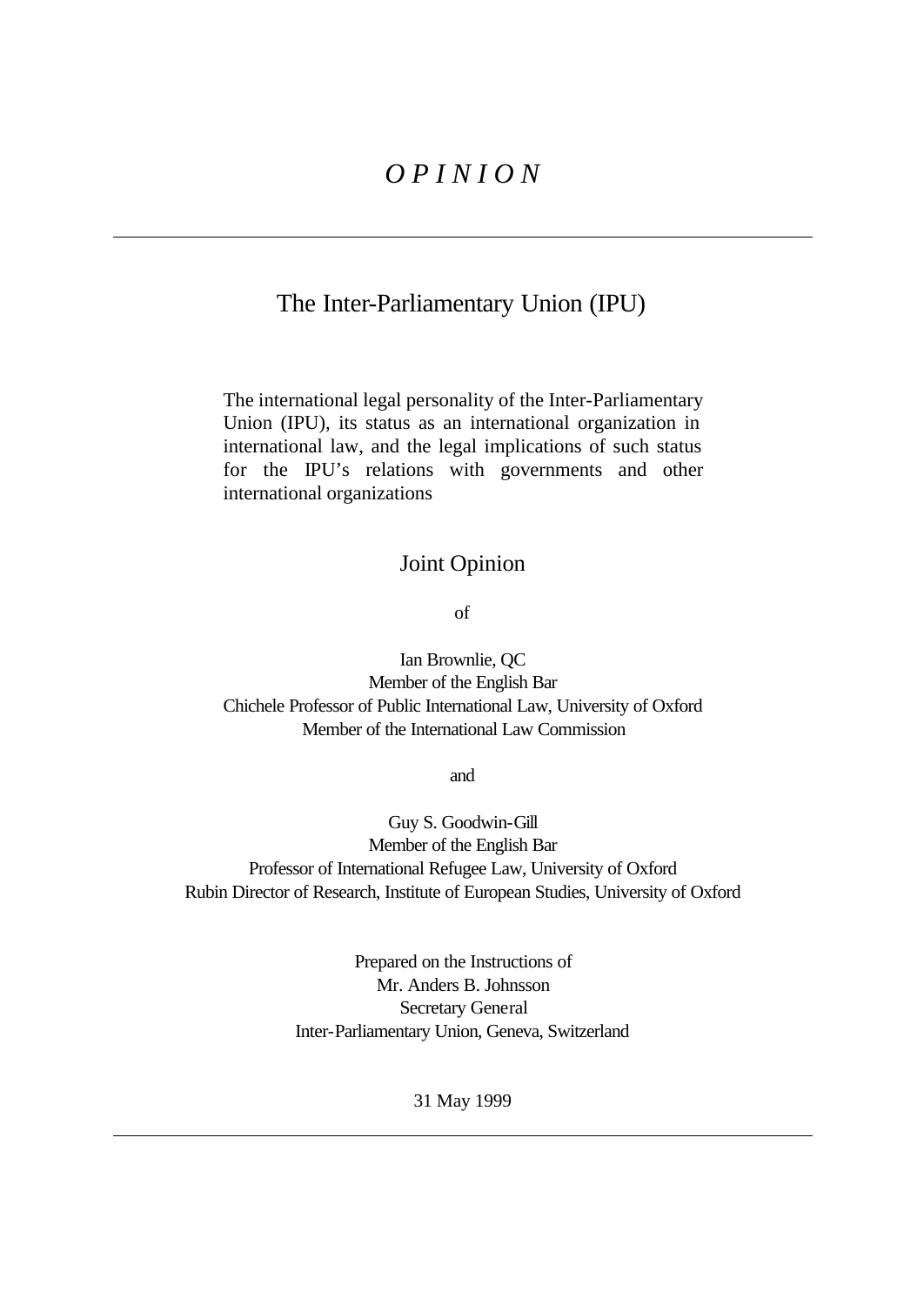Ian Brownlie CBE, QC, FBA, DCL has been Chichele Professor of Public International Law and a Fellow of All Souls College in the Oxford University since 1980. From 1963-1976 he was a Fellow of Wadham College and from 1976-1980 he was Professor of International Law at the London School of Economics. He was called to the English Bar in 1958 and appointed Queen's Counsel in 1979; he has acted as Counsel in nearly 30 cases before the International Court of Justice. He is a member of the Panel of Arbitrators and Panel of Conciliators, International Centre for the Settlement of Investment Disputes (World Bank), and since 1997 he has been a Member of United Nations International Law Commission. He is a Member of the Executive Council of the International Law Association, where for nearly ten years he was Director of Studies, and also a Member of the *Institut de droit international*

Professor Brownlie has published widely in the field of public international law. He is Senior Editor of the *British Yearbook of International Law*, and the General Editor of the Oxford Monographs on International Law. His own publications include *International Law and the Use of Force by States,* Clarendon Press, Oxford, 1963; *Principles of Public International Law,* Clarendon Press, Oxford,  $5<sup>th</sup>$  edition, 1998 (also in Russian, Japanese and Portuguese translations); *The Rule of Law in International Affairs,* Martinus Nijhoff, The Hague, 1998; *Treaties and Indigenous Peoples (The Robb Lectures–1990),* Clarendon Press, Oxford, 1992; *Basic*  Documents in International Law, Clarendon Press, Oxford, 4<sup>th</sup> edition, 1995; and *Basic Documents on Human Rights,* Clarendon Press, Oxford, 3rd edition, 1992.

Guy S. Goodwin-Gill MA, DPhil (Oxon), is Professor of International Refugee Law and Rubin Director of Research in the Institute of European Studies, University of Oxford, and a Fellow of Wolfson College. He was called to the English Bar in 1974. He was formerly a Legal Adviser in the Office of the United Nations High Commissioner for Refugees (UNHCR), serving in various countries. In 1990, he was appointed Professor of Law at Carleton University, Ottawa, Canada, and in 1994 he was named to the Extraordinary Chair in Asylum Law at the University of Amsterdam in the Netherlands. Since 1997, he has been President of the Refugee Legal Centre, London, and he continues as Co-Rapporteur of the International Law Association Committee on Refugee Procedures.

Professor Goodwin-Gill has published widely on a variety of international law issues. He has been Editor-in-Chief of the *International Journal of Refugee Law (IJRL)* since its first issue in 1989, and his own publications include *Codes of Conduct for Elections,* Inter-Parliamentary Union, Geneva, 1998 (also in French and Spanish); *The Refugee in International Law,* Clarendon Press, Oxford, 2<sup>nd</sup> edition, 1996 (Russian edition published in 1997; *Free and Fair Elections: International Law and Practice*, Inter-Parliamentary Union, Geneva, 1994, (also in French, Spanish, Khmer, and Indonesian); *Child Soldiers: The Role of Children in Armed Conflict*, (with Ilene Cohn), Clarendon Press, Oxford 1994, (French and Spanish editions published in 1995 and 1997, respectively); and *International Law and the Movement of Persons between States,* Clarendon Press, Oxford, 1978.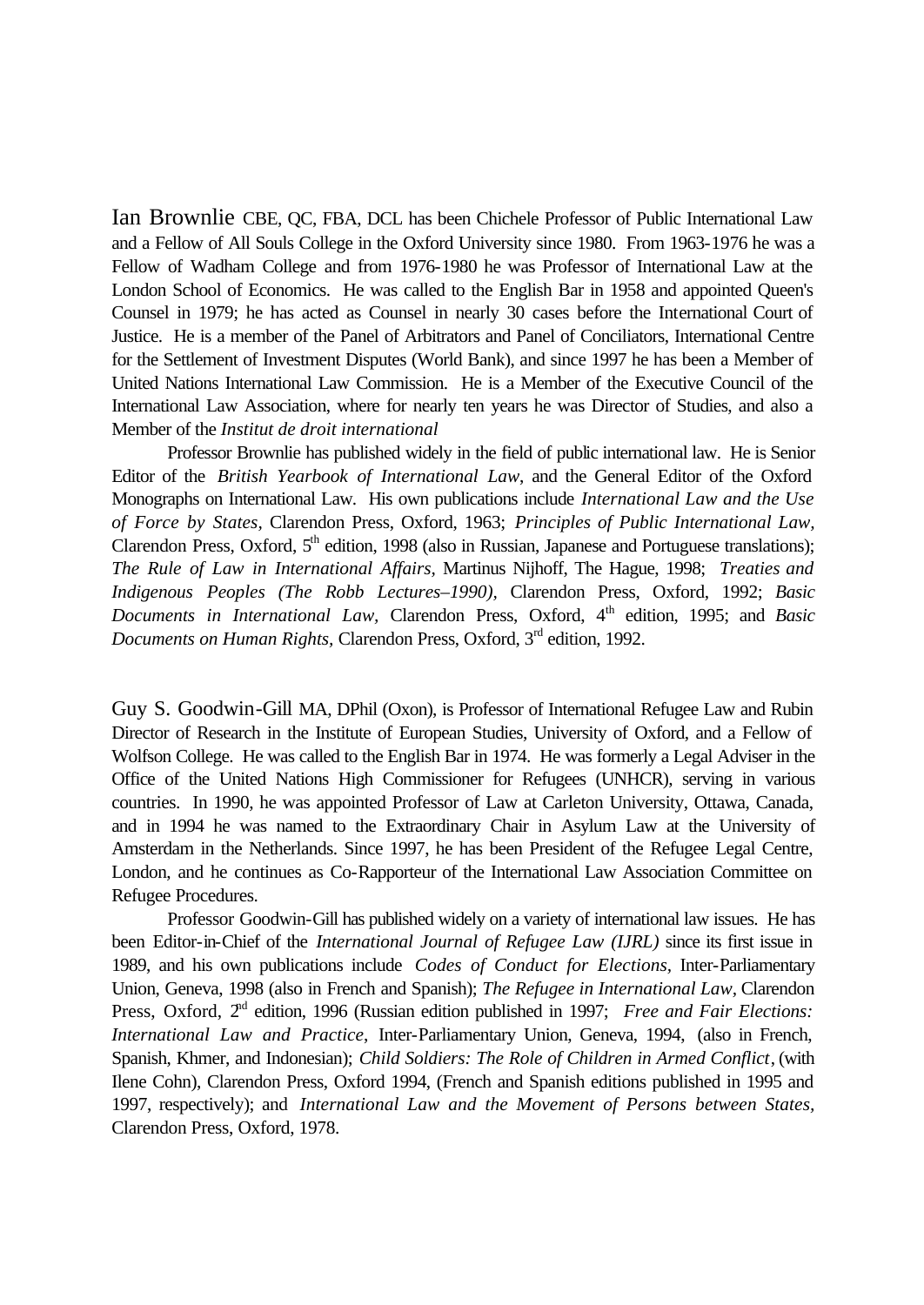#### Statement

1. The IPU possesses international legal personality and is an international organization *sui generis,* that is, it is an international parliamentary, political and representative organization.

2. The IPU is a *universal* organization, in that its membership is open to all parliaments satisfying the requirements of Article 3 of its Statutes, just as the United Nations is open to all States satisfying the requirements of article 4 of the UN Charter.

3. The IPU is, like other international organizations, representative in character and organization, subject to the rule of law, and governed by its constitution.

4. Membership of the IPU is reserved to *parliaments,* that is, to the representative organs of sovereign States.

5. The IPU has been expressly recognized by the two States in which it is physically located, Switzerland and the USA, as an international organization entitled to the appropriate privileges and immunities.

6. The IPU is recognized as having the capacity to act on the international plane in representing the interests of parliaments and parliamentarians.

7. States and international organizations dealing with the IPU have recognized its standing, authority and capacity to act on the international plane, within the area of its functional responsibilities, as the international organization of parliaments.

8. The IPU is a *public,* not a private organization, with strict membership conditions. It is not open to membership by individuals *qua* individuals, but only to parliaments.

9. In its decision in *Legality of the Use by a State of Nuclear Weapons in Armed Conflict*, the International Court of Justice, when referring to treaties creating 'new subjects of law', captured the essence of international personality, namely, entities 'with a certain autonomy, to which the parties entrust the task of realising certain common goals' (ICJ *Rep.,* (1996), §19). The 'primary test' is functional, and approaches in terms of autonomy and function are reflected in the IPU today: It is an entity, universal in character, having the task of realising common goals, where participation and functional activities have the implicit consent of States and which are recognized by other international organizations.

10. The work of the IPU is clearly subject to the rule of law, as is evident, among others, from the regularity, neutrality and objectivity of its affiliation and suspensions procedures, the rules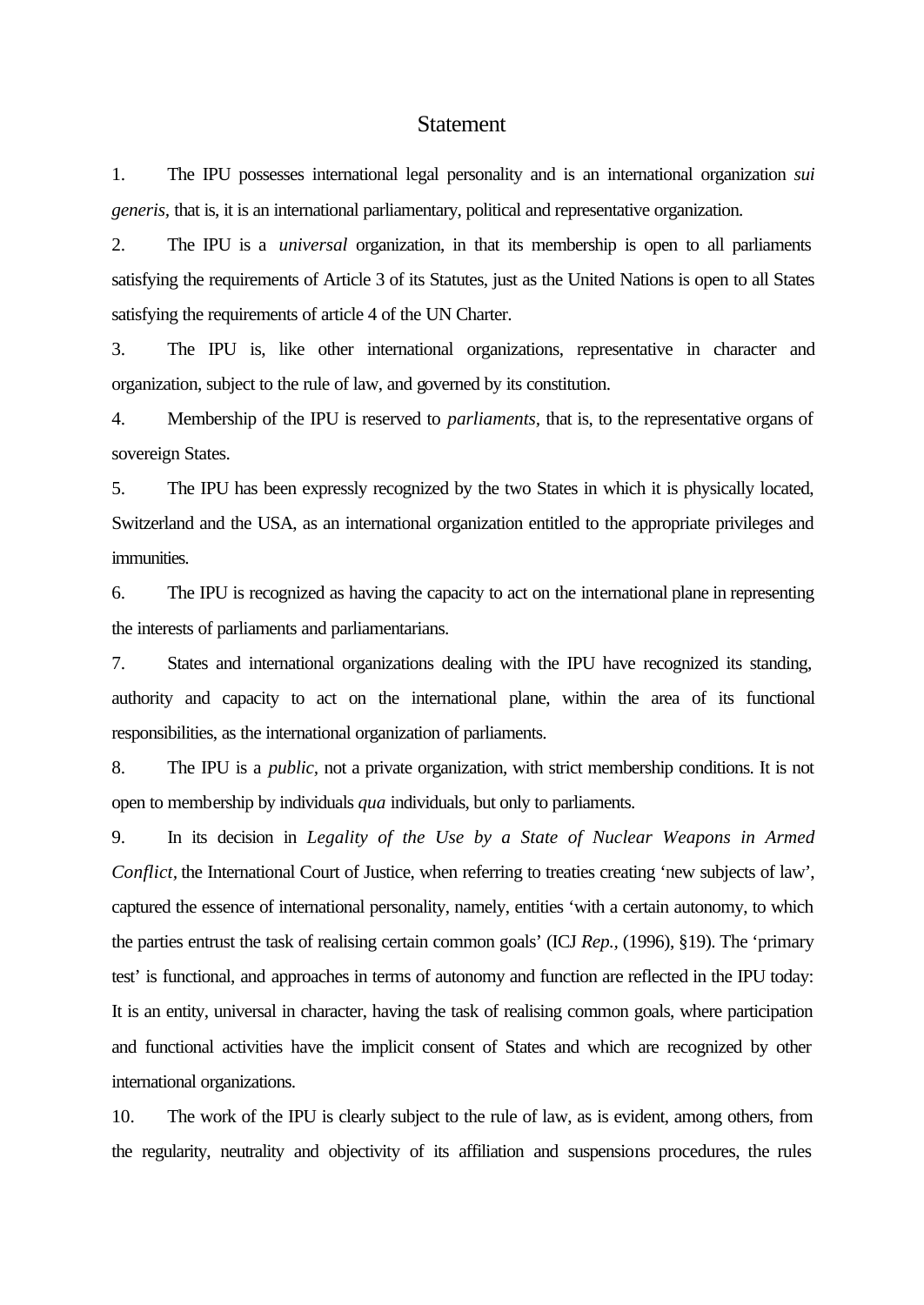applicable to its organs and committees, and its acceptance of the jurisdiction of the ILO Administrative Tribunal. The administration and activities of the Union are thus fully accountable to the governing bodies.

11. The IPU is unique in its combination of aims and purposes with a representative character. It is distinguishable from non-governmental organizations and private voluntary organizations in its membership of parliaments, the public, legislative organs of States, rather than of private or personal interests.

12. The IPU is empowered to deal on a world-wide basis with matters having a parliamentary dimension and to co-operate with other competent organizations, particularly those of the United Nations system. The General Assembly has recognized the IPU's unique status and its complementary role in providing the parliamentary dimension in international affairs.

13. The significance of government support for IPU activities, whether in regard to funding or to its functions, lies in its implied recognition of the IPU as an organization which is (1) active on the international plane, that is, among others, in the affairs of States; (2) representative of parliaments and of parliaments as representative of peoples; and (3) an interlocutor on matters of international concern as identified in the Statutes, including general matters affecting relations between States and matters of specific concern to parliaments, such as the human rights of parliamentarians.

14. The evidence shows that States, when dealing directly with the IPU, do so in recognition of its entitlement to act and do so through official channels generally used for diplomatic communication. 15. Support by international organizations for 'official' dealings with the IPU is found in the parity of treatment now accorded to the IPU by reference to other international organizations, in the various agreements on co-operation concluded between the IPU and, for example, the United Nations, FAO, UNESCO, and particularly the ILO, and especially in the extension to the IPU of the right *to participate* in meetings and conferences on a basis of reciprocity, and in the mutual undertakings in regard to joint programmes.

16. The IPU enjoys a significant measure of international personality. While status as an international organization may generally imply, among others, 'a permanent association of States, with lawful objects, and equipped with organs', as well as a distinction, in terms of legal power and purposes, between the organization and its membership, in the case of the IPU, State participation is indirect, if clear, and State consent is implicit.

17. Without seeking to anticipate all the consequences of the IPU's international legal personality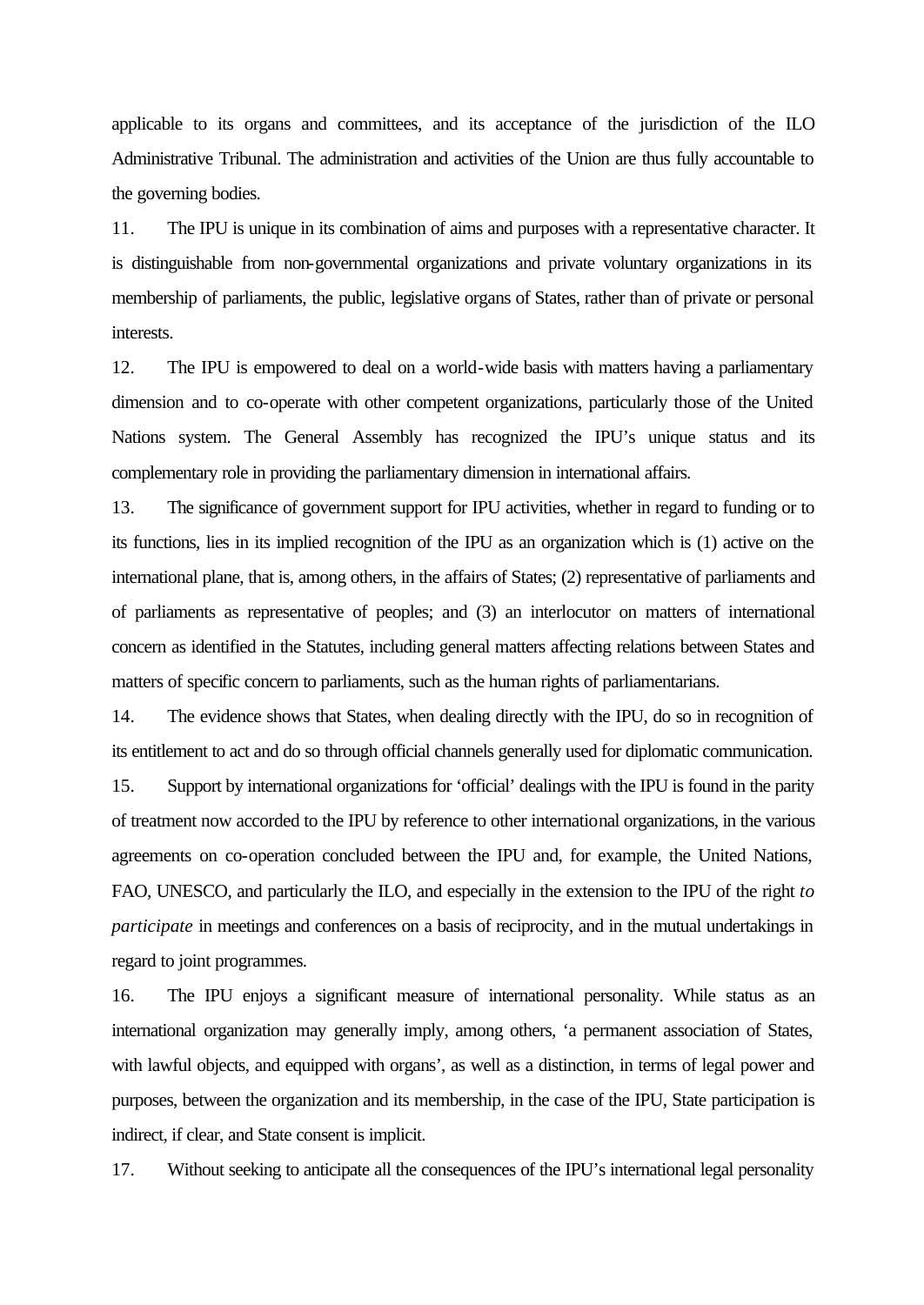and international organization status, it can be concluded nevertheless that it enjoys powers commensurate with its functions and representative character described above. This includes the capacity to make agreements with Parliaments as representative organs of States, to make agreements with the United Nations, specialized agencies and other international organizations, and to intervene with States on matters relating to the human rights of parliamentarians and otherwise within the terms of its Statutes.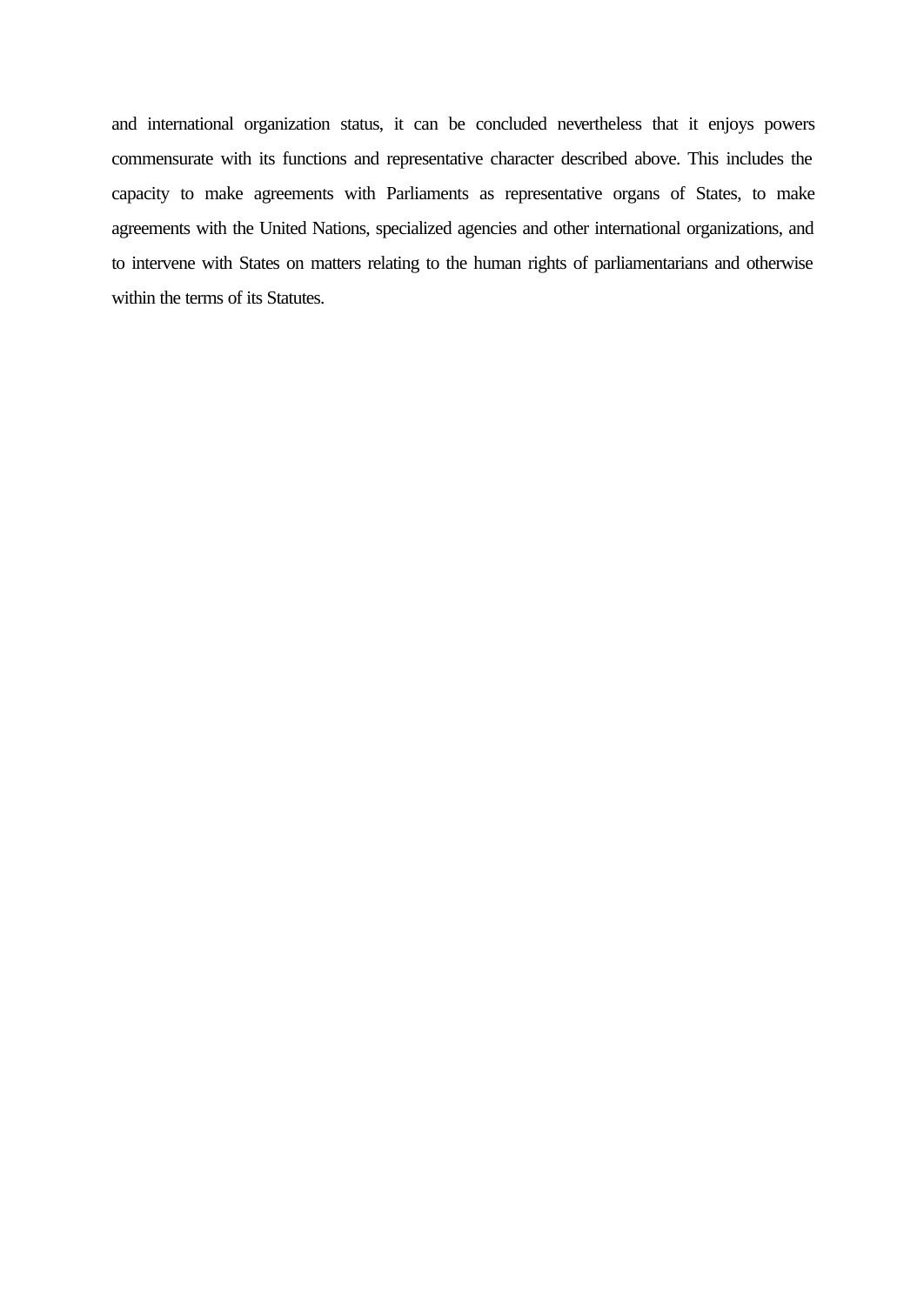# *O P I N I O N*

## The Inter-Parliamentary Union (IPU)

**Whether the IPU, as an international parliamentary, political and representative organization, possesses international legal personality, within the area of its functional responsibilities, whether it ought to be considered as an international organization in international law, and if so, what are the legal implications of such status for the IPU's relations with governments and other international organizations.**

International organizations and 'definitions'

1. Most descriptions of international organizations, particularly those from a legal perspective, adopt a more or less formal approach. Commentators begin with the premise that an international organization connotes an association of States. Thereafter, they may acknowledge, first, that certain exceptional measures also exist, such as non-State originating agreements or collaboration followed by treaty or practice sufficient to constitute 'recognition', as in the case of the World Tourist Organization, Interpol, and Nordic Council; secondly, that there are a number of examples of 'nearinternational organizations', or at least entities having a measure of international personality, such as the Commonwealth and the International Committee of the Red Cross; and thirdly, that there are also exceptions to the premise of States only as members, for example, where international organizations are themselves members of international organizations.

2. A typical example of the formal approach is given by Bindschedler in the *Encyclopedia of Public International Law:*

> The term international organization denotes an association of States established by and based upon a treaty, which pursues common aims and which has its own special organs to fulfil particular functions within the organization... Since international organizations are necessarily based upon multilateral treaties..., the law of treaties forms part of the law of international organization.<sup>1</sup>

3. Bettati adopts a similar approach, adding a number of criteria :

l

Une organisation internationale est une association d'Etats créée par

<sup>1</sup> Bindschedler, R.L., 'International Organizations, General Aspects', in Bernhardt, R., ed., *Encyclopedia of Public International Law,* vol. 5 ('International Organizations in General. Universal International Organizations and Cooperation'), 1983, 119-40, 120.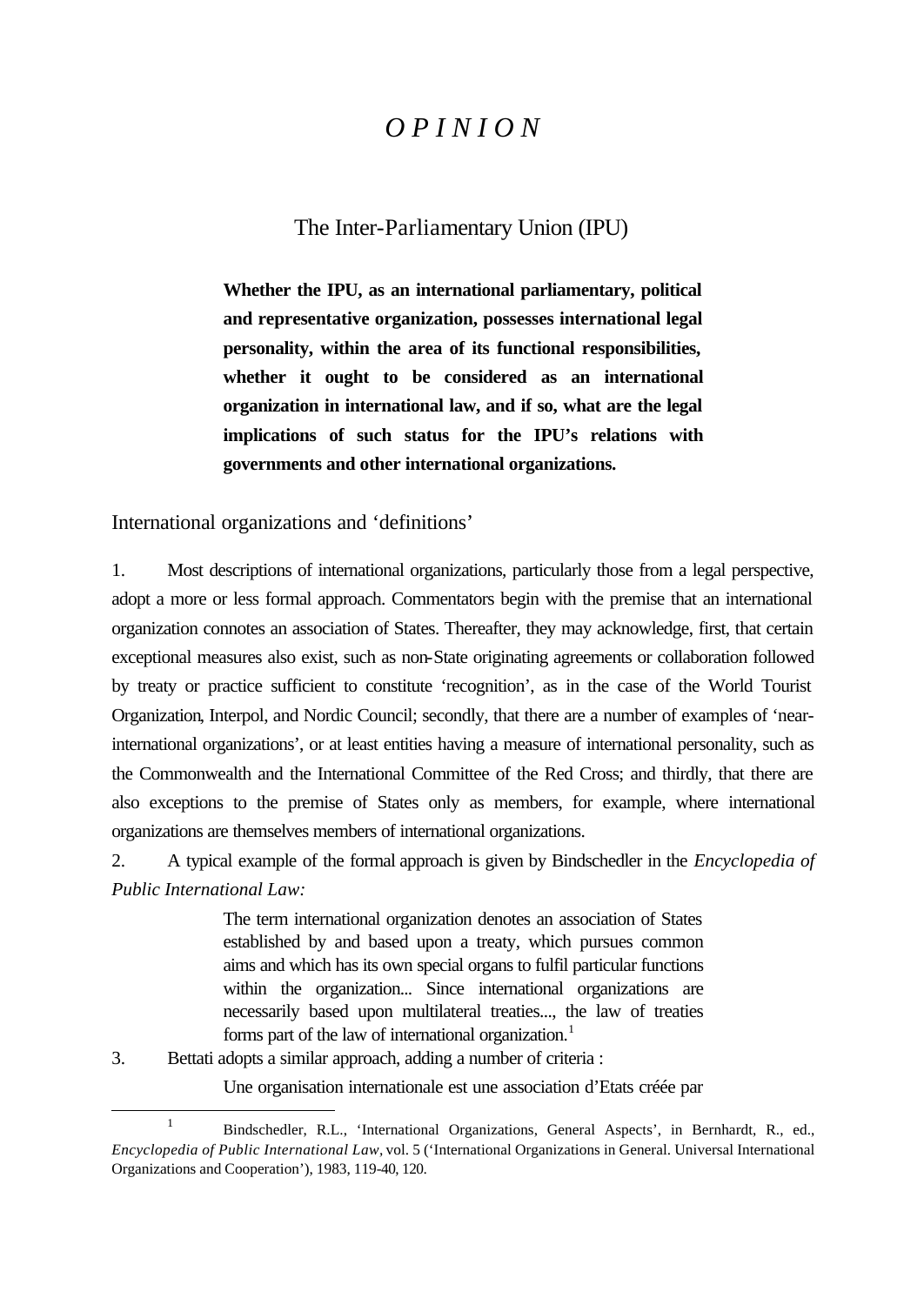traité, dotée d'une constitution et d'organes communs et possédant une personnalité juridique distincte de celle des Etats membres.<sup>2</sup>

4. Bindschedler also recognizes the first exception mentioned above:

The formation of an international organization is also possible by means of corresponding provisions in the municipal law of the individual countries involved, as was the case in the first period of... the Nordic Council. This will not, however, be an international organization in the sense of international law unless its status as a... subject of international law can be based upon customary international law.<sup>3</sup>

#### 5. Bettati, too, notes alternative methods of creation:

... la nature conventionnelle de l'acte créateur est commune à toutes les organisations... Mais la forme de l'accord entre Etats qui génère l'organisation internationale demeure extrêmement souple. Il peut s'agir d'un accord en forme simplifiée, d'une résolution de conférence internationale dans la mesure où elle implique un accord entre Etats à cette fin...<sup>4</sup>

6. Schermers, writing on membership, also recognizes exceptions to the criterion of independent statehood, and mentions those organizations composed of specialised government departments which he places 'on the dividing line between governmental and non-governmental organizations'.<sup>5</sup> Even more to the point is Seidl-Hohenveldern's following observation:

> Es gibt eine ganze Reihe *formell nicht*staatlicher internationaler Organisationen, die in der Rechtswirklichkeit eine merkwürdige *Zwitterstellung* einnehmen. Aus mancherlei Gründen ziehen es manche *Staaten* vor, unter einer solchen *nichtstaatlichen Flagge* zusammenzuarbeiten. Die *Vertreter* aus den verschiedenen Staaten,

<sup>2</sup> Bettati, Mario, 'Création et personnalité juridique des organisations internationales', in Dupuy, René-Jean, '*Manuel sur les organisations internationales'/A Handbook on International Organizations,* Hague Academy of International Law, Martinus Nijhoff, 2<sup>nd</sup> ed., 1998, 33, 33.

<sup>3</sup> Bindschedler, above note 1; Berg, A., 'Nordic Council and Nordic Council of Ministers', in Bernhardt, R., ed., *Encyclopedia of Public International Law,* vol. 6, 261-3, notes that the Nordic Council was established at the 1951 Session of the Nordic Inter-Parliamentary Union, a regional grouping of the IPU, and that each participating parliament adopted the Statute. A revised statute later became part of an international treaty by the 1971 revision of the 1962 Helsinki Treaty on Cooperation between Denmark, Finland, Iceland, Norway and Sweden. See also Seidl-Hohenveldern, Ignaz and Loibl, Gerhard, *Das Recht der Internationalen Organisationen einschließlich der Supranationalen Gemeinschaften,* Carl Heymans Verlag, 6., Aufl. 1996, §0103b: 'Eine solche formell *nichtstaatliche* internationale Organisation kann sich jedoch in eine zwischenstaatliche Internationale Organisation *umwandeln.* So hat die Praxis die Zweifel an der Völkerrechtspersönlichkeit der *Interpol* zerstreut, die darauf beruht hatten, daß diese nicht von den Staaten, sondern von den nationalen Polizeibehördern begründet worden war...'

<sup>4</sup> Bettati, above note 2, 34.

<sup>5</sup> Schermers, H.G., 'International Organizations, Membership', in Bernhardt, *Encyclopedia,* above note 1, 147-51, 148.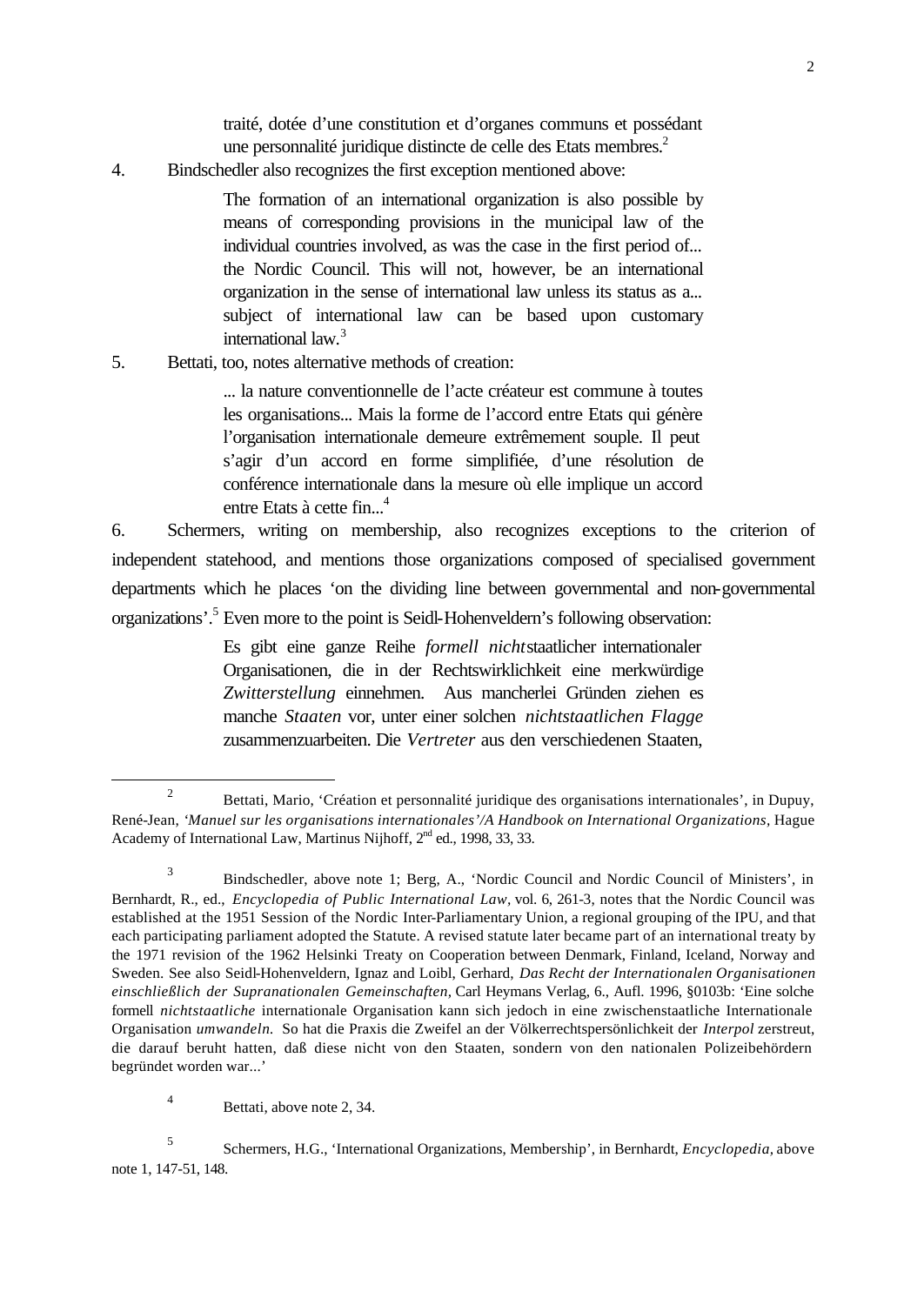die sich in einer solchen Organisation zusammenfinden, werden von *staatlichen Stellen* der betreffenden Staaten *ernannt,* die auch ihr Verhalten in der Organisation bestimmen... Hierzu gehört... die *Interparlamentarische Union*... 6

7. Very similar views on the general criteria of international organizations and on the 'exceptions' in practice are also expressed by other commentators, such as Brownlie and White.<sup>7</sup> Clearly, while formally treaty-based organizations may be the norm, other possibilities exist, and the related question of international personality remains separate and distinct.<sup>8</sup>

#### The Facts: Organization and Structure of the IPU

l

8. The IPU was founded in 1889, originally as part of the movement for peace. Historically, it has actively promoted, among others, the establishment of a permanent mechanism for the settlement of disputes between States, disarmament, the formation of a 'universal organization of nations', and it has sought to study and seek solutions for a wide range of international issues suitable for parliamentary action.<sup>9</sup>

9. From being initially an organization of individual parliamentarians, it has evolved over the last one hundred and ten years into an organization of parliaments. Indeed, it is the Parliament itself which takes a formal decision to adhere to the IPU and the norm is for the parliament as an institution to seek affiliation.<sup>10</sup> To give effect to this decision, each parliament constitutes itself as a 'National Group'. This process began at least as early as 1931, with the decisions of the parliaments of Japan and Egypt to constitute themselves as a whole as national groups for the purposes of membership.

<sup>9</sup> On the early history, see Sterzel, Fredrik, *The Inter-Parliamentary Union,* P.A Norstedt & Söner, Stockholm, 1968 (hereafter, Sterzel, *The Inter-Parliamentary Union*).

<sup>6</sup> Seidl-Hohenveldern, Ignaz and Loibl, Gerhard, *Das Recht der Internationalen Organisationen einschließlich der Supranationalen Gemeinschaften,* Carl Heymans Verlag, 6., Aufl. 1996, §0103a.

<sup>7</sup> Brownlie, I., *Principles of Public International Law*, Clarendon Press, Oxford, 5<sup>th</sup> ed., 1998, 678, 679-80; White, N.D., *The Law of International Organisations,* Manchester University Press, Manchester, 1996, 4- 5, 29.

<sup>8</sup> See also Morgenstern, Felice, *Legal Problems of International Organizations,* Grotius, Cambridge, 1986, 19, 21-2; besides examples of international organizations created by conferences, Morgenstern also mentions a (controversial) 1971 UN legal opinion, which argues that 'it may well be that a new customary rule of international law is emerging under which... a legal person could be created by an agreement concluded solely by autonomous public entities, such an agreement being governed by international law pursuant to another new customary rule...' (*UNJYB* 1971, 215, 218).

<sup>10</sup> See, for example, the requests for affiliation submitted recently by the Majlisi Oli (Parliament) of Tajikistan, the Parliament of Georgia, the National Assembly of the Kingdom of Cambodia, and the National Assembly of Niger: IPU docs. EX/224/5-P.1-5 (1997).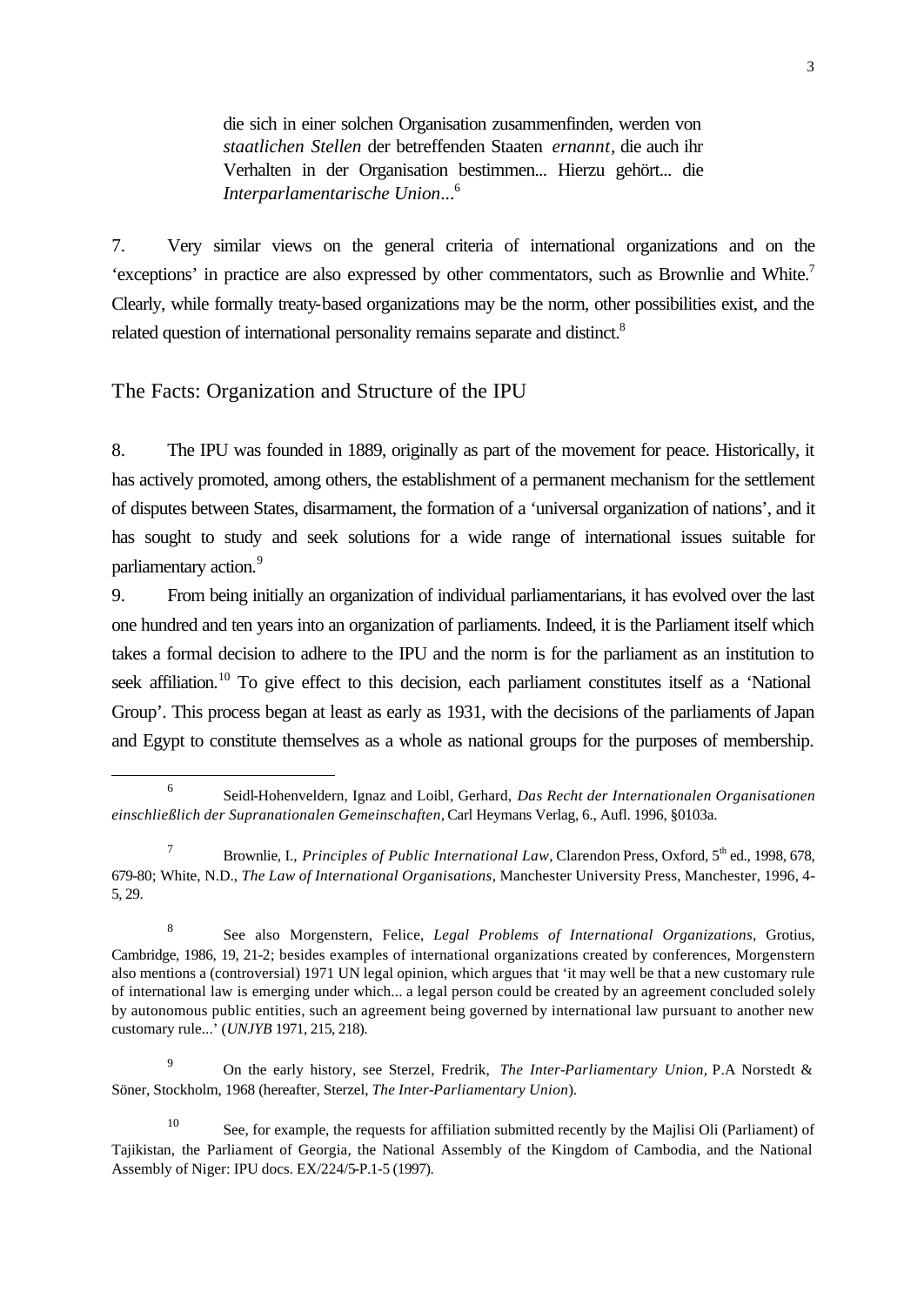The debates of the period show that this was seen as an important step towards the goal of the IPU Conference itself to be representative of all parliaments, in effect, 'an international parliament'.<sup>11</sup>

10. At 16 April 1999, the IPU comprised 138 Members or 'National Groups', and five associate members.<sup>12</sup>

11. While there is no treaty foundation as such to the IPU,<sup>13</sup> the IPU Statutes, as adopted and amended from time to time by the membership, play an equivalent constitutional role.<sup>14</sup> That is to say, the Statutes (1) describe the character of the organization and its object and purpose; (2) provide for membership and lay down the procedure for affiliation and suspension;<sup>15</sup> (3) establish and determine the structure and functions of the organs of the IPU, namely, the Inter-Parliamentary Conference, the Inter-Parliamentary Council, the Executive Committee, and the Secretariat; (4) regulate issues of representation and voting in the relevant organs; (5) prescribe authority in budgetary matters; and (6) establish the IPU's internal legal order.

12. A summary reading of the Statutes reveals close similarities with a broad range of treatybased organizations, and likewise significant points of distinction from other international entities having varying degrees of international personality.

<sup>11</sup> Union interparlementaire, Procès-verbaux du Conseil interparlementaire, XXX, Séances du lundi 13 avril 1931; 42-3; Union interparlementaire, Compte rendu de la XXVIIème Conférence, Budapest, 1-7 octobre 1931, Payot & Cie., Genève, 1932, 192, 501-2.

<sup>&</sup>lt;sup>12</sup> IPU, 'Results:  $101<sup>st</sup>$  Conference and Related Meetings', Brussels, Belgium, 10-16 April 1999, Annex 1. At the Brussels Conference, the IPU Council decided to reaffiliate the Parliaments of Burundi and Liberia as full Members and the European Parliament as an Associate Member.

<sup>13</sup> Note that a treaty base is not a *sine qua non* to international legal personality, in regard to which the primary test is *functional:* Brownlie, I., *Principles of Public International Law*, 5<sup>th</sup> ed., 1998, 678 (hereafter Brownlie, *Principles*).

<sup>14</sup> Statutes of the Inter-Parliamentary Union, adopted in 1976, as revised and amended to 1999, IPU, Geneva, 1999 (hereafter 'IPU Statutes').

<sup>15</sup> Consistently with its character as a universal organization, *expulsion* is not involved; cf. Jenks, C.W., *Universality and Ideology in the I.L.O.,* (1969), 7: 'The universality and permanence of the world community preclude recourse to expulsion as an effective sanction for violation of its standards; such problems must be solved within its membership by insistence on the obligations of membership, not by measures of expulsion or exclusion the practical effect of which is to release the offender from these obligations. The world community is not a club of the mutually congenial but an experiment in the organized government of all mankind.'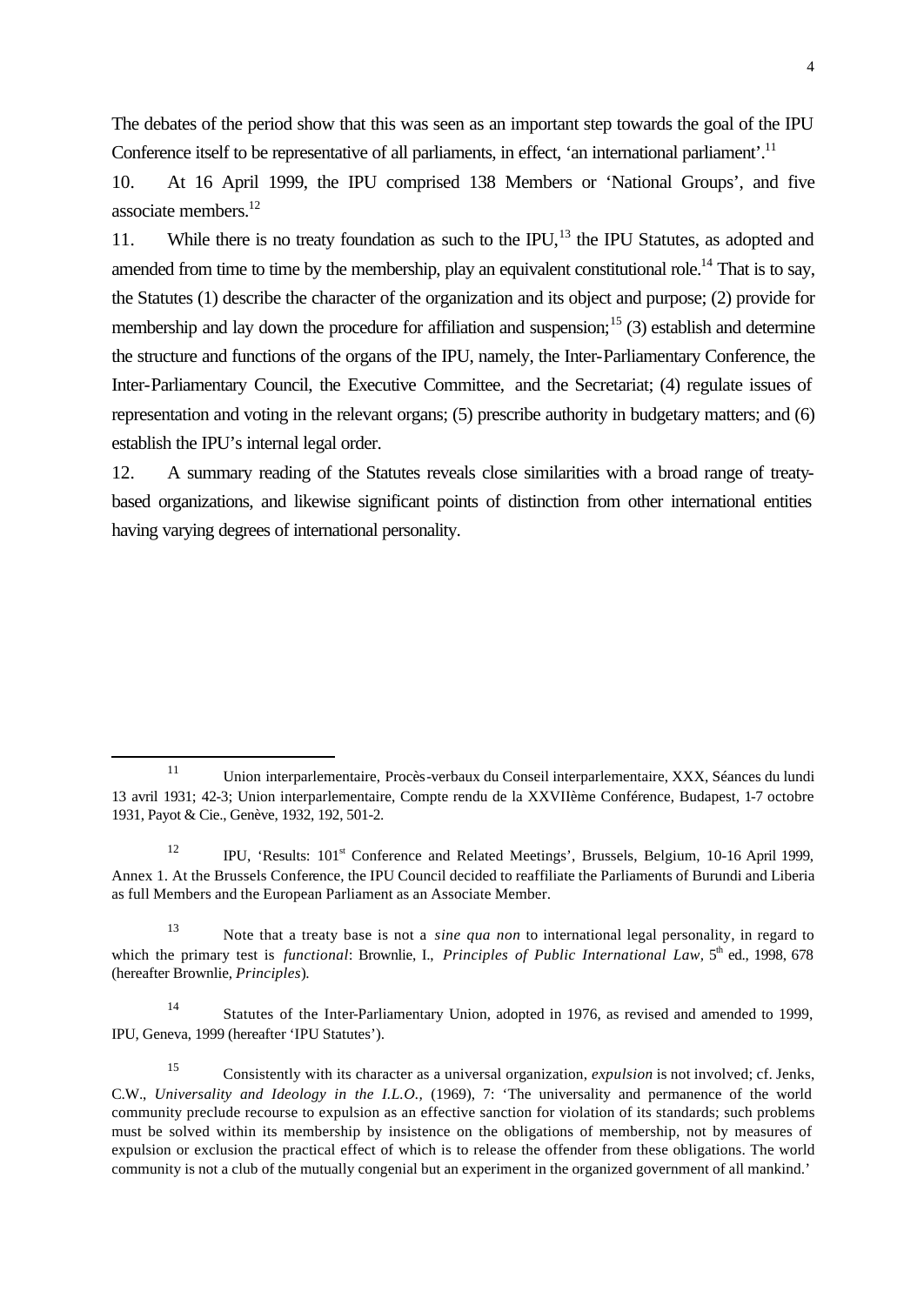#### **1. Character and purpose of the IPU**

13. Article 1.1 of the IPU Statutes declares that it is 'the international organization which brings together the representatives of the Parliaments of sovereign States', placing itself at once *within* the international legal system at large. Article 1.2 identifies its historic and universal character ('the focal point for world-wide parliamentary dialogue since 1889'), and the objects of its work: 'peace and co-operation among peoples and... the firm establishment of representative institutions'. In pursuit of these goals, the IPU shall,

> (a) Foster contacts, co-ordination and the exchange of experience among Parliaments and parliamentarians of all countries;

> (b) Consider questions of international interest and express its views on such issues with the aim of bringing about action by Parliaments and their members;

> (c) Contribute to the defence and promotion of human rights, which are universal in scope and respect for which is an essential factor of parliamentary democracy and development;

> (d) Contribute to better knowledge of the working of representative institutions and to the strengthening of their means of action.

14. Article 1.3 provides further that the IPU, 'shares the objectives of the United Nations, supports its efforts and works in close co-operation with it. It also co-operates with the regional inter-parliamentary organizations, as well as with international, intergovernmental and nongovernmental organizations which are motivated by the same ideals.'<sup>16</sup>

#### **2. Membership criteria and affiliation**

15. Membership of the IPU is reserved to *parliaments,* that is, to the representative organs of sovereign States.<sup>17</sup>

16. According to Article 3.1 of the Statutes, the IPU 'shall be composed of National Groups representing their respective Parliaments'.<sup>18</sup> The *representative* character of the Union is emphasized by Article 3.2, which stresses that a National Group 'shall be created by decision of a Parliament constituted in conformity with the laws of a sovereign State whose population it represents and on whose territory it functions'. Only one National Group may be formed in each

<sup>16</sup> On co-operation and relations with the United Nations, see further below, §§42-56.

<sup>17</sup> IPU Statutes, art. 1.1, art. 3.2.

<sup>18</sup> Cf. Art. 4.1, UN Charter: 'Membership in the United Nations is open to all other peace-loving states which accept the obligations contained in the present Charter and, in the judgment of the Organization, are able and willing to carry out these obligations.'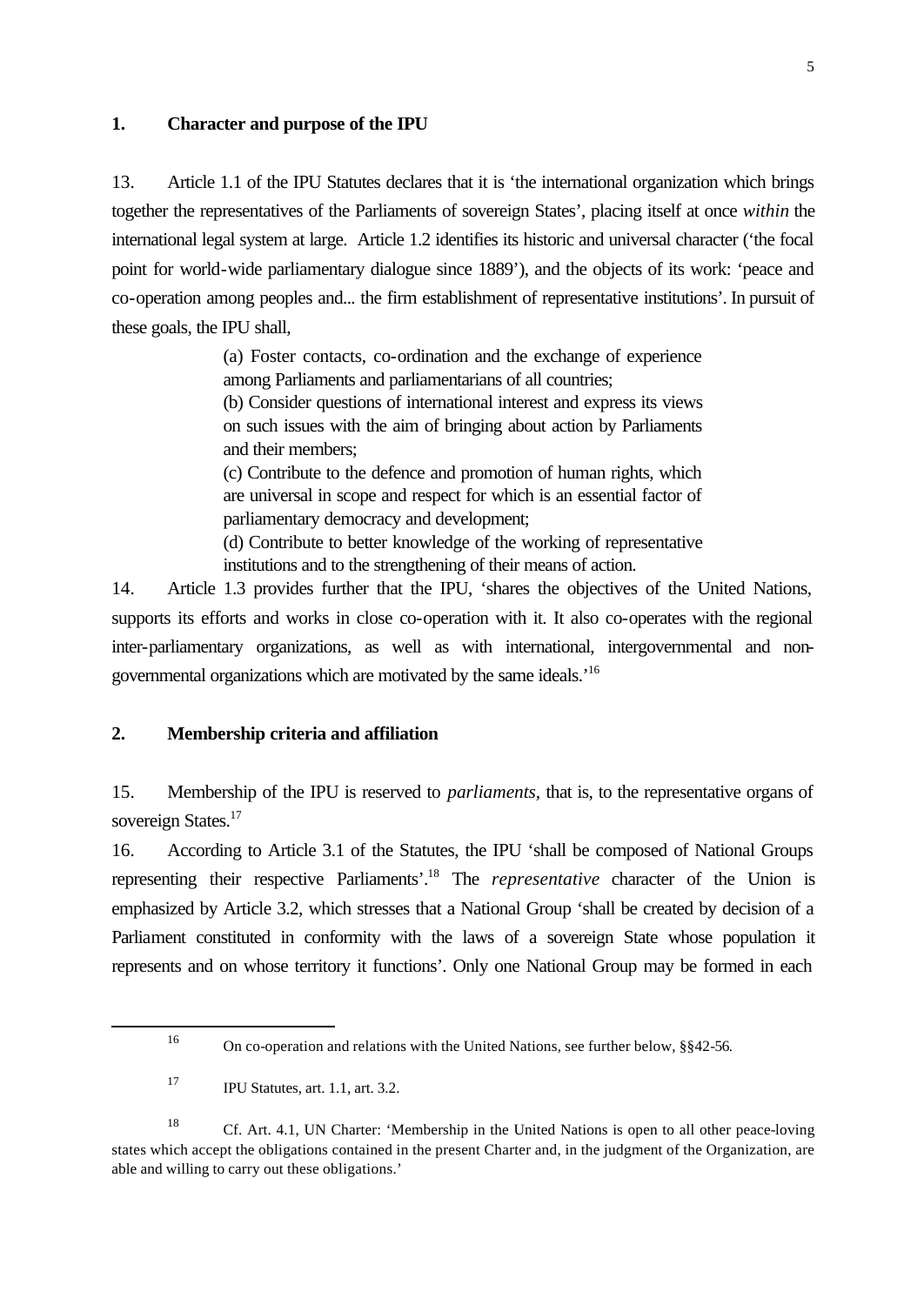Parliament, and in a federal State, only in the federal Parliament.<sup>19</sup> Associate membership is open to 'international parliamentary assemblies established under international law by States which are represented in the Union by a National Group'.<sup>20</sup>

17. In relation to the representative character of the IPU and international law, several points here may be emphasized. Thus, representation is contingent on a Parliament that is legally constituted, which represents the population of the State in question, and which is functioning in the territory of that State. This means that 'parliaments in exile' do not qualify.

18. Moreover, the suspension of affiliation may result where a Parliament has ceased to function, for example, by reason of coup d'état or other unconstitutional means of dissolution.<sup>21</sup>

19. Decisions on affiliation, re-affiliation and suspension are taken by the Inter-Parliamentary Council on the advice of the Executive Committee.<sup>22</sup>

#### **3. Structure and functions**

20. The IPU seeks to fulfil its objectives through, among others, the activities of its principal organs and its membership of parliaments, represented by national groups.

21. The principal forum for the IPU is the Conference, which meets twice a year.<sup>23</sup> According to article 13, the Conference debates issues falling within the scope of the Union and makes recommendations thereon. Every national group, in turn, is under a duty to submit 'the resolutions of Union to its respective Parliament... to communicate them to the Government; to stimulate their implementation and to inform the Secretariat... as to the steps taken and the results obtained.<sup> $24$ </sup>

22. The IPU Council also normally holds two sessions a vear.<sup>25</sup> Among other functions, it 'determines and guides the activities of the Union and controls their implementation in conformity with the purposes defined in the Statutes', decides on the admission and re-admission to membership

l

- <sup>22</sup> IPU Statutes, arts. 4, 22(a), 25.2(a).
- <sup>23</sup> See IPU Statutes, arts. 10-17.

<sup>24</sup> IPU Statutes, art. 8; see also Conference Rule 39.2.

<sup>19</sup> IPU Statutes, art. 3.3.

<sup>&</sup>lt;sup>20</sup> Ibid., art. 3.5. For example, the Central American Parliament was established pursuant to the 1987 Tratado Constitutivo del Parlamento Centroamericano y otras Instancias Políticas, signed in Guatemala in follow-up to the Esquipulas II peace process. The membership of such international parliamentary assemblies (established under international law by States) would seem to imply a measure of consent or recognition by those States to the international character of the IPU.

<sup>&</sup>lt;sup>21</sup> IPU Statutes, art. 4.2.

<sup>25</sup> IPU Statutes, arts. 18-22.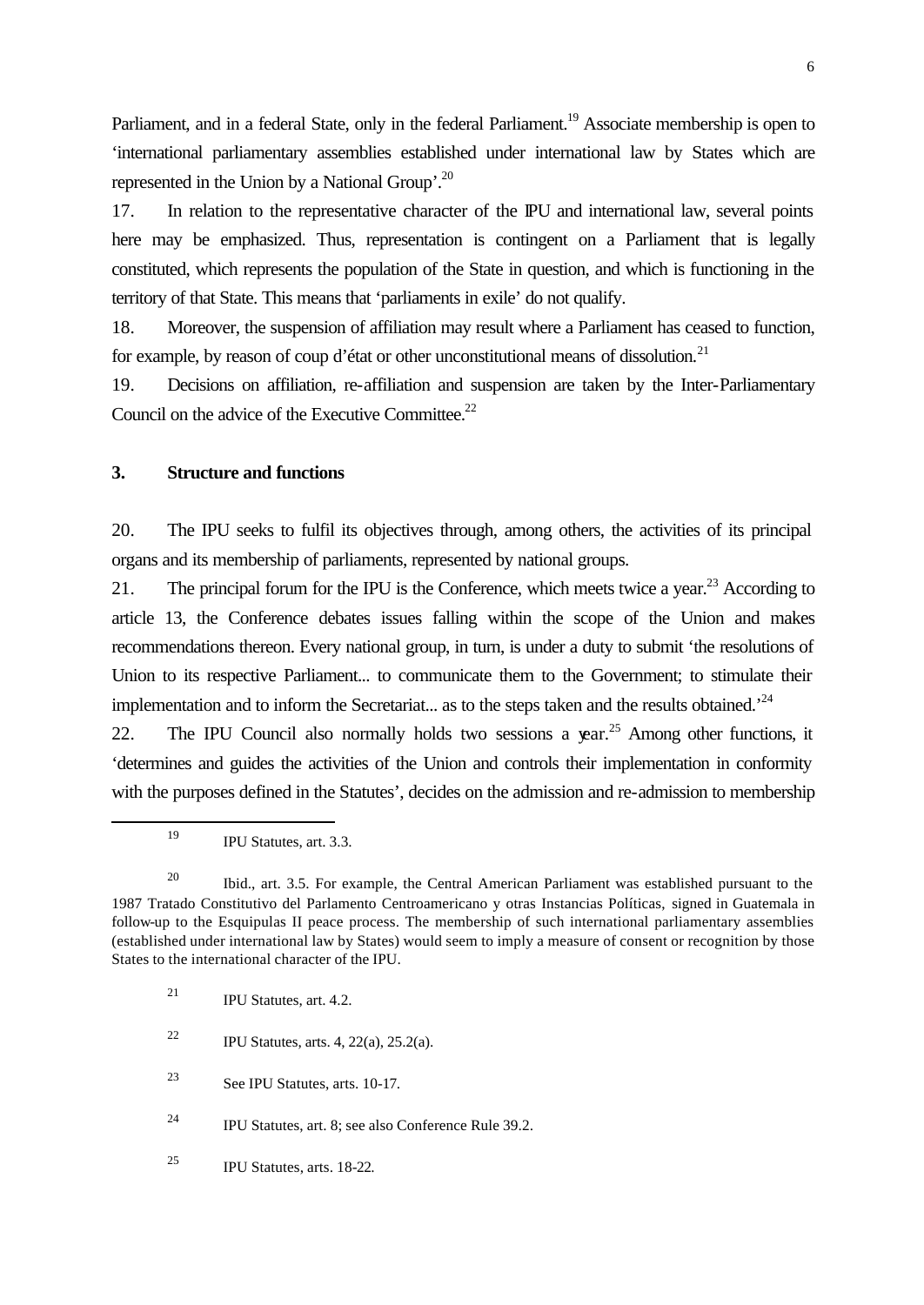and on suspension of affiliation, and adopts the work programme and budget of the Union.<sup>26</sup>

23. The Executive Committee, although qualified in the Statutes as the IPU's administrative organ,<sup>27</sup> is in fact more than that. Not only is it the 'think tank' of the IPU, but it also prepares all the work of the Council, which takes most of its decisions on the basis of proposals by the Executive Committee. It examines applications for affiliation or reaffiliation, and whether the conditions for membership have been satisfied, and informs the Council of its conclusions. It may summon the Council in case of emergency, and 'controls the administration of the Secretariat as well as its activities in the execution of decisions taken by the Conference or by the Council...<sup>28</sup>

24. Finally, it is among the functions of the Secretariat 'to support and stimulate the activities of National Groups and to contribute, on the technical level, towards harmonization of these activities... to provide for the execution of the decisions of the Council and of the Conference... (and) to maintain the liaison between the Union and other international organizations...'<sup>29</sup>

25. The Union's standard-setting role is supported by the four Study Committees of the IPU Conference,<sup>30</sup> the Meeting of Women Parliamentarians (which, since the  $101<sup>st</sup>$  Conference in Brussels in April 1999, is an official IPU meeting), $31$  and six subsidiary bodies of the IPU Council: the Committee on the Human Rights of Parliamentarians,<sup>32</sup> the Group of Facilitators for Cyprus, the Committee for Sustainable Development, the Committee on Middle East Questions, the Committee to Promote Respect for International Humanitarian Law, and the Gender Participation Group.

#### **4. Representation and voting**

26. The IPU's representative character is carried through to Conference and Council levels. The Conference, for example, is composed of 'members of Parliament designated as delegates by their

l

<sup>31</sup> Ibid., art. 23.

<sup>32</sup> On which see further below, §§37-41.

<sup>26</sup> Ibid., arts. 21, 22. Cf. Sterzel, *The Inter-Parliamentary Union,*138, who notes that the allocation of budget responsibility to the Council 'emphasizes its character of a representative assembly, just like the Conference, even if constituted in accordance with other rules.'

<sup>27</sup> IPU Statutes, arts. 24-25.

<sup>28</sup> Ibid., art. 25.

<sup>29</sup> Ibid., art. 26.

<sup>30</sup> Ibid., Statutes, art. 14. The Study Committees are I Political Questions, International Security and Disarmament; II Parliamentary, Juridical and Human Rights Questions; III Economic and Social Questions; IV Education, Science, Culture and the Environment; they normally prepare reports and draft resolutions for the Conference.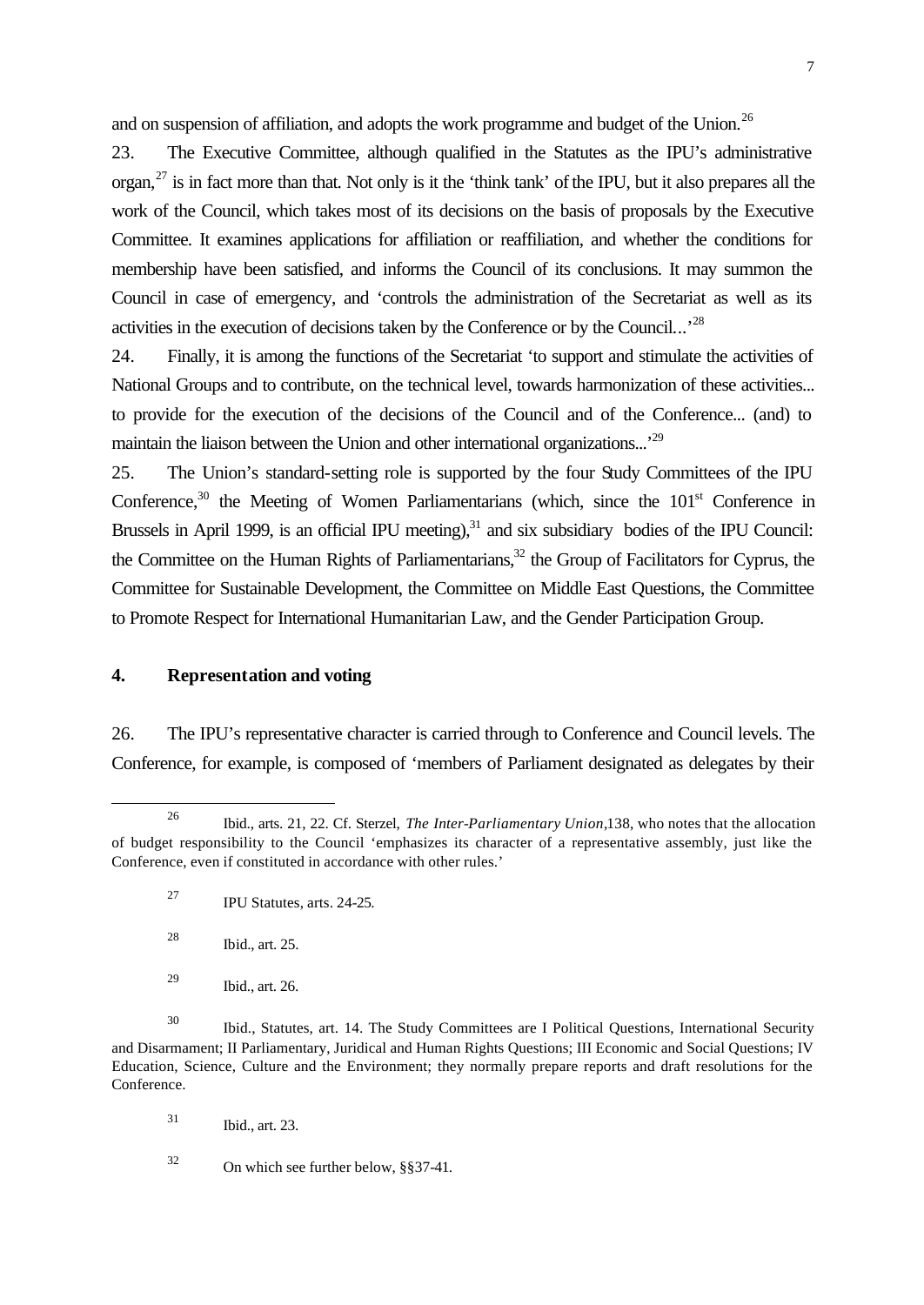National Groups'.<sup>33</sup> Each National Group has a minimum of ten votes, with up to a maximum of thirteen additional votes depending on population. $34$ 

27. The IPU Council is composed of two members delegated by each National Group, all of whom must be 'sitting members of Parliament'.<sup>35</sup> The Executive Committee is made up of the President of the Council (who presides *ex officio*), twelve members belonging to different Parliaments,<sup>36</sup> (who are elected by the Council which is called on to give consideration to the candidate's contribution to the work of the Union and his or her National Group, and to endeavour to ensure an equitable geographical distribution),  $37$  and, *ex officio*, the President of the Coordinating Committee of the Meeting of Women Parliamentarians (who is elected by this Meeting from among the members of its Co-ordinating Committee).<sup>38</sup>

#### **5. Budgetary matters**

28. The Executive Committee proposes the budget, which is adopted by the Council.<sup>39</sup> Each Member and each Associate Member is required to make an annual contribution to the expenses of the Union, in accordance with a scale approved by the Council.<sup>40</sup> Failure to pay its contributions may result in the suspension of a National Group after three years, and to the loss of voting rights after two years, unless the Council is satisfied that the failure to pay is due to conditions beyond the control of the Group in question.

#### **6. Internal legal order**

l

<sup>37</sup> Ibid., art. 24.2, 24.3.

<sup>38</sup> Ibid., art. 24 (as amended in April 1999 in Brussels).

<sup>39</sup> Ibid., arts. 25.2(e), 22(i).

<sup>33</sup> IPU Statutes, art. 11.1. A limit of eight members per National Group of countries with less than 100 million inhabitants applies, and of ten members in regard to National Groups within populations of 100 million or more: art. 11.2. Six hundred and ninety-three parliamentarians, for example, attended the 100<sup>th</sup> Conference in Moscow in September 1998, together with 67 delegates as observers: IPU, 'Results: 100<sup>th</sup> Conference and Related Meetings', Moscow, Russian Federation, 6-12 September 1998, 2.

<sup>&</sup>lt;sup>34</sup> IPU Statutes, art. 16. A delegation may split its votes to express the different views existing within its Parliament: art. 16.3. This system was intended to enhance the representative character of the process by allowing all shades of opinion: Sterzel, *The Inter-Parliamentary Union,* 36f.

<sup>35</sup> IPU Statutes, art. 19.

<sup>36</sup> Ibid., art. 24.1.

<sup>40</sup> Ibid., art. 5.1; also Financial Regulations, Rule 5.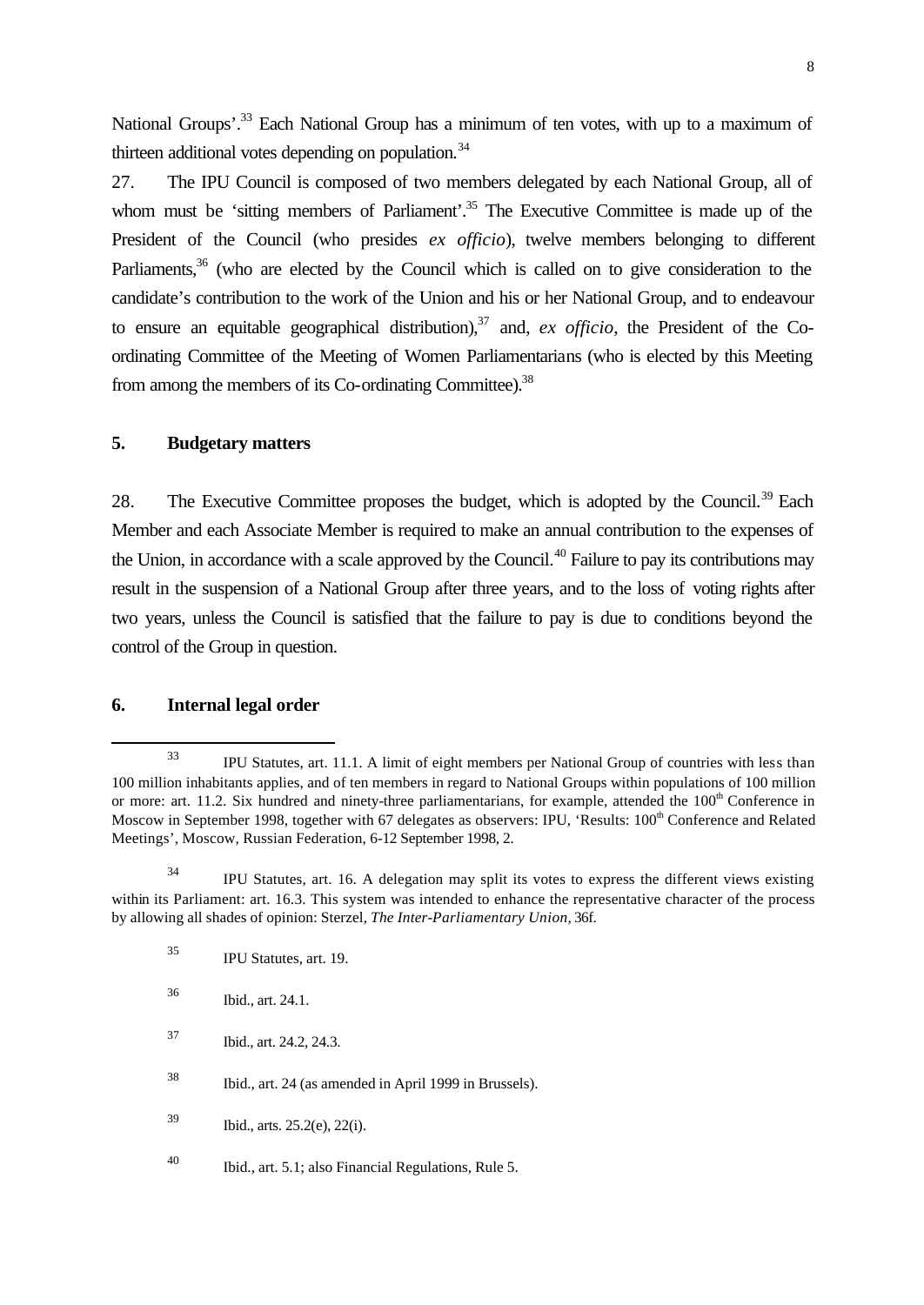29. The Statutes of the IPU, considered in the context of relations with the host State, among others, shows that the IPU is governed internally by a legal and administrative system distinct and separate from that of any State.<sup>41</sup> Without going into further detail, it may be mentioned that IPU staff members are considered as 'international officials' by the host State; in addition, and in particular, internal matters are subject, in the event of a dispute between a staff member and the organization, to the jurisdiction of the Administrative Tribunal of the International Labour Organization. As the International Court of Justice observed in 1956, this administrative tribunal is itself an international tribunal. $42$ 

The Facts: Activities and International Relations of the IPU

#### **1. Headquarters and Host State relations**

l

97.

30. In those countries where it is physically located, the IPU is recognized and treated as an international organization. In the 1971 Agreement between the Swiss Federal Council and the IPU on the latter's juridical status, the former expressly 'recognizes the personality and legal capacity' of the IPU, 'due to it by virtue of its status', and 'guarantees... the independence and freedom of action belonging to it as an international institution<sup>', 43</sup> The status, privileges and immunities extended to the IPU and its staff parallel those due to other international organizations and, indeed, those generally accorded in the context of diplomatic relations.<sup>44</sup>

31. For example, the premises and archives of the Union are declared to be inviolable, and it is to be exempt from all direct and indirect taxation.<sup>45</sup> Of particular importance is article 6 on freedom of access and residence, under which Switzerland agrees to facilitate the entry of all persons,

<sup>41</sup> See generally Cahier, Philippe, 'L'ordre juridique interne des organisations internationales', in Dupuy, René-Jean, '*Manuel sur les organisations internationales'/A Handbook on International Organizations, Hague Academy of International Law, Martinus Nijhoff, 2<sup>nd</sup> ed., 1998, 377-91.* 

<sup>42</sup> *Judgments of the Administrative Tribunal of the ILO,* Advisory Opinion, ICJ *Reports*, 1956, 77,

<sup>43</sup> 'Agreement between the Swiss Federal Council and the Inter-Parliamentary Union to settle the Juridical Status of the Organization in Switzerland', 28 September 1971, retroactive to 1 January 1971, arts. 1, 2. In common with a number of other international organizations, the IPU is also party to the jurisdiction of the ILO Administrative Tribunal.

<sup>44</sup> Cf. 1961 Vienna Convention on Diplomatic Relations: 500 *UNTS* 95, arts. 21 and following.

<sup>45</sup> Arts. 3 (Inviolability), 4 (Fiscal Status). In the matter of customs clearance, art. 5 expressly declares that the IPU shall be subject to the same regulations as are applicable to international organizations.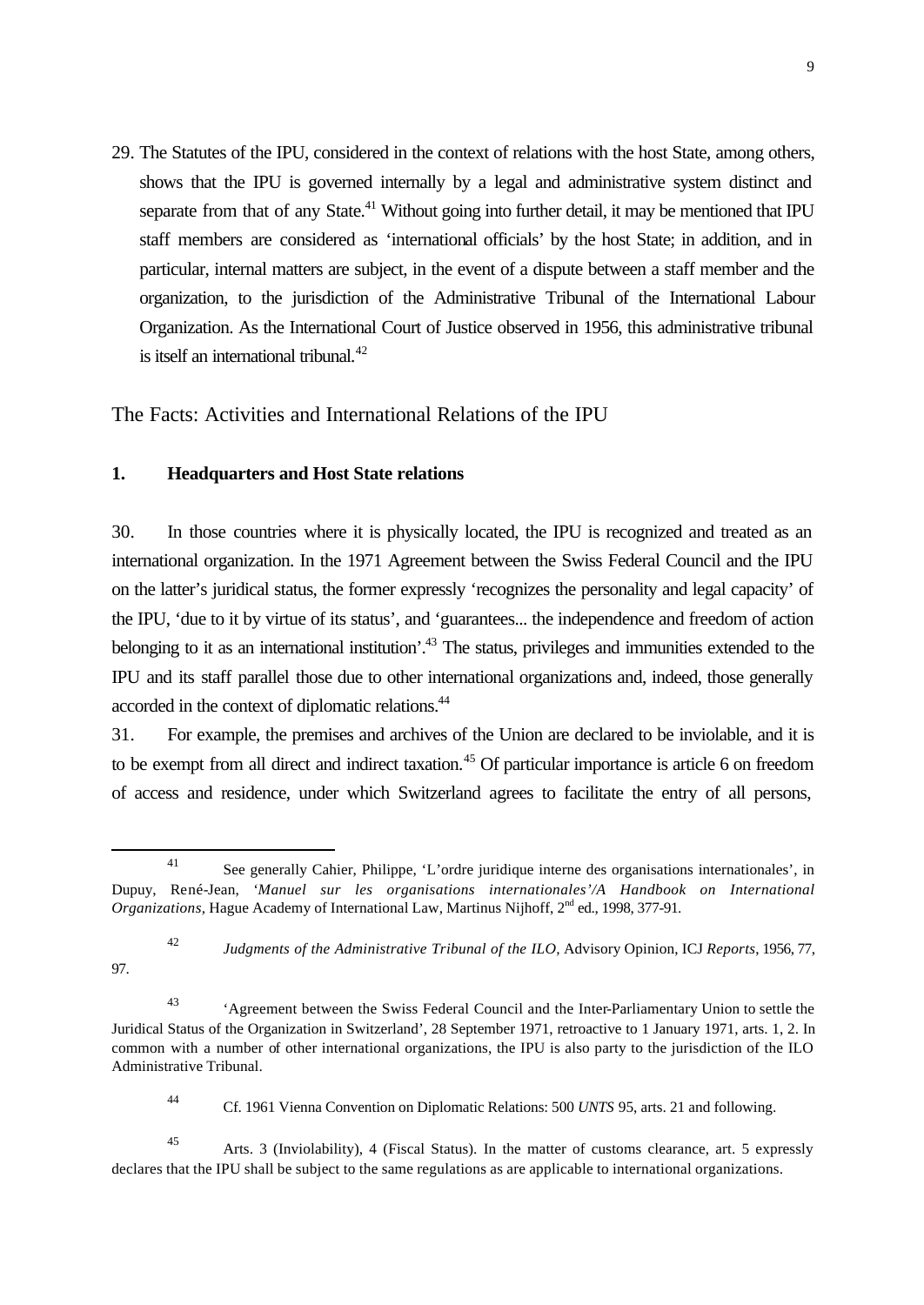irrespective of nationality, called on official business.<sup>46</sup> Immunity from legal process is accorded as if for diplomatic personnel.

32. The Swiss Federation and the State of Geneva have recently offered financial support and land for the construction of a new headquarters for the Union on the same basis as they do for international organisations of the United Nations system. The funds will be made available as an interest-free loan granted by the Foundation for Buildings for International Organizations (FIPOI) with the approval of the Swiss Federal Council, the land being provided by the State of Geneva.<sup>47</sup>

33. The Government of the United States of America, on the territory of which the IPU established a liaison office in 1998, has likewise designated the Union as a 'public international organization entitled... to enjoy the privileges, exemptions, and immunities conferred by the International Organizations Immunities Act<sup>'.48</sup> The Act itself provides for legal capacity in regard to 'a public international organization in which the US participates pursuant to any treaty or under the authority of any Act of Congress authorizing such participation or making an appropriation for such participation, and which shall have been designated by the President through appropriate Executive Order'.<sup>49</sup>

#### **2. Relations with Conference States**

l

34. Evidence of the organization's capacity to operate on the international stage is to be found in the agreements for the holding of IPU conferences. These are generally signed by the President or Speaker of the Parliament, but evidently as representative of both Parliament and State. For such agreements contain binding obligations, financial and other, that can only be carried out with State consent. Such standard form agreements<sup>50</sup> include not only a financial undertaking (a commitment of public funds), but also significant undertakings with regard to sovereign powers over the admission of individuals to State territory. Article 5 common to the agreements which the IPU has signed for decades with every host Parliament of the IPU Conference provides:

<sup>49</sup> United States International Organizations Immunities Act, 59 Stat. 669 (1945), 22 U.S.C., sec. 288 (1952).

<sup>46</sup> Art. 6.1. Note also the similar undertakings accepted by States in regard to meetings on their territory of the Inter-Parliamentary Conference.

<sup>&</sup>lt;sup>47</sup> IPU, 'Results: 100<sup>th</sup> Conference and Related Meetings', Moscow, Russian Federation, 612 September 1998, 8, Annex XI.

<sup>48</sup> United States Department of State, Letter of 28 August 1998 from Molly K. Williamson, Acting Assistant Secretary of State for International Organization Affairs to Anders B. Johnsson, Secretary General, IPU; Executive Order, 7 August 1998, Inter-Parliamentary Union.

<sup>50</sup> See, for example, the agreements by the IPU with the Parliament of the Russian Federation (1998) and the Parliament of Belgium (1999).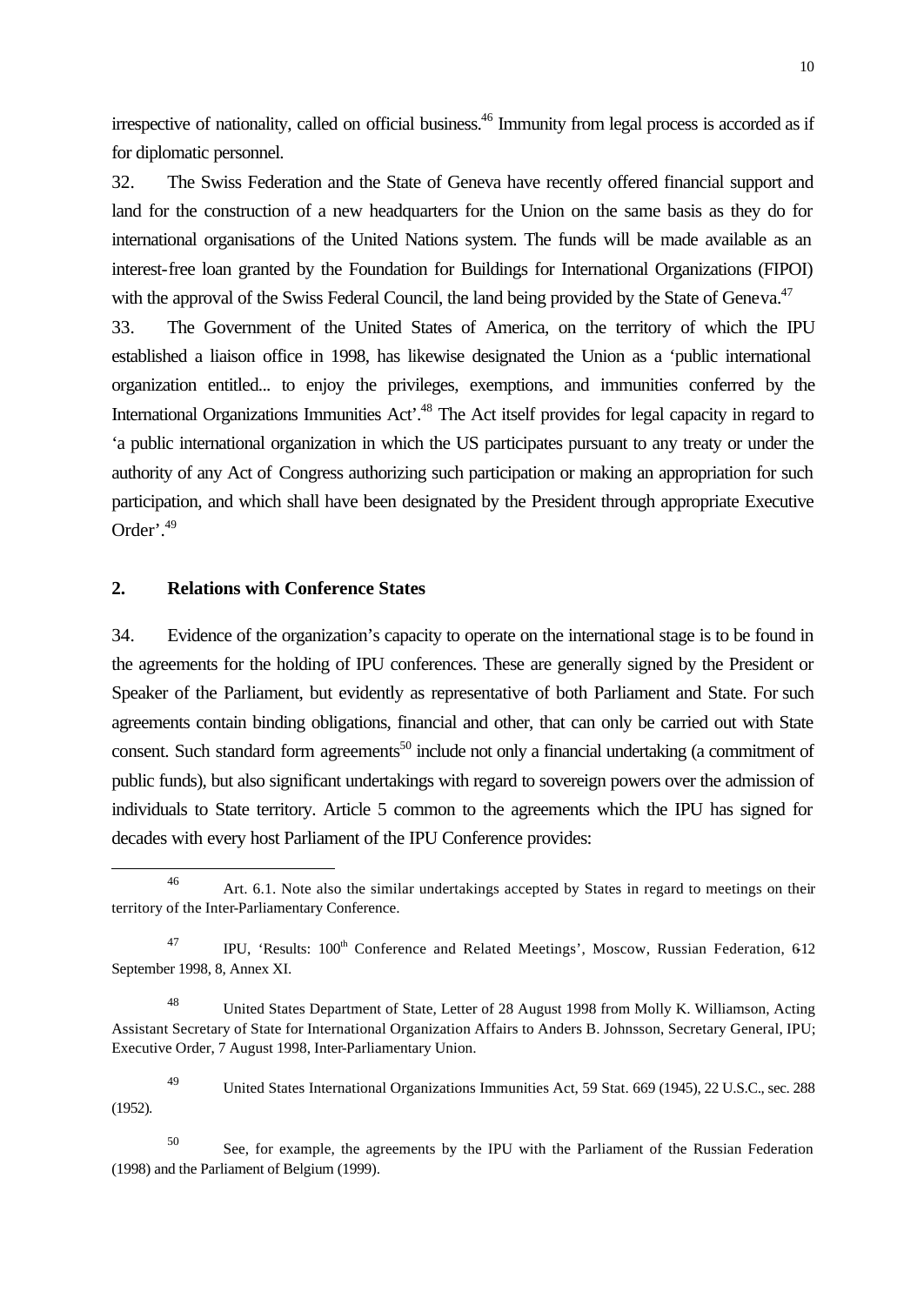In conformity with the Union's principles, an Inter-Parliamentary Conference can only be held if all the National Groups duly affiliated or requesting affiliation to the Organization, as well as the observers on the list established by the Inter-Parliamentary Council, are invited and if their representatives are assured of receiving the necessary visas for participation.

35. The additional protocol makes further provision in this regard, under which the host Group is to make arrangements for the issue of visas free of charge to those attending as delegates of affiliated and applicant National Groups, advisers, experts and secretarial staff, observers, special guests, members of the IPU Secretariat, and those accompanying any of the listed categories.

36. Moreover, Inter-Parliamentary Conferences are invariably opened by the Head of State, usually in the presence of the Prime Minister and other senior representatives of the Government.<sup>51</sup>

#### **3. Human Rights and other Interventions**

l

37. The attention paid to the statutory goals and the international and representative character of the organization are evident in the positions taken over the years on various human rights issues. At the Council meeting in 1933, reference was made to a letter from the Chair of the Swiss Group to the Bureau, stating that the new German regime had imprisoned a number of members of the Reichstag without legal authority, and requesting investigation and necessary démarches. There was considerable concern at the time with the question of the IPU and the principle of non-intervention. A general resolution adopted, recalling 'the necessity of respecting the immunity, which should be guaranteed to every member of Parliament, and the rights of the parliamentary opposition', and proclaiming the Council's 'adherence to the fundamental principles, which are the basis of democratic rights, namely freedom of assembly and freedom of opinion'. Following the coup d'état in Greece in 1967, however, more vigorous action was taken and continues to this day.<sup>52</sup>

38. While the IPU adopts resolutions of a general nature (focusing, for example, on the role of parliaments as guardians of human rights, on international human rights norms and standards, on democracy,<sup>53</sup> or on particularly relevant issues, such as the criteria for free and fair elections<sup>54</sup>), others are addressed directly to named States and specifically concern the human rights of

 $51$  For example, the  $100<sup>th</sup>$  Conference in Moscow in 1998 was opened by President Boris Yeltsin, and the  $101<sup>st</sup>$  Conference in Brussels was opened by the King of the Belgians.

<sup>52</sup> On the earlier history, see Sterzel, *The Inter-Parliamentary Union,* 43-4, 77-8.

<sup>53</sup> The Universal Declaration on Democracy was adopted by the IPU Council in September 1997, and taken note of by the UN General Assembly later the same year: UNGA res. 52/18, 21 November 1997.

The Declaration on Criteria for Free and Fair Elections was adopted by the Inter-Parliamentary Council in March 1994, and taken note of by the UN General Assembly later the same year: UNGA res. 49/190, 23 December 1994.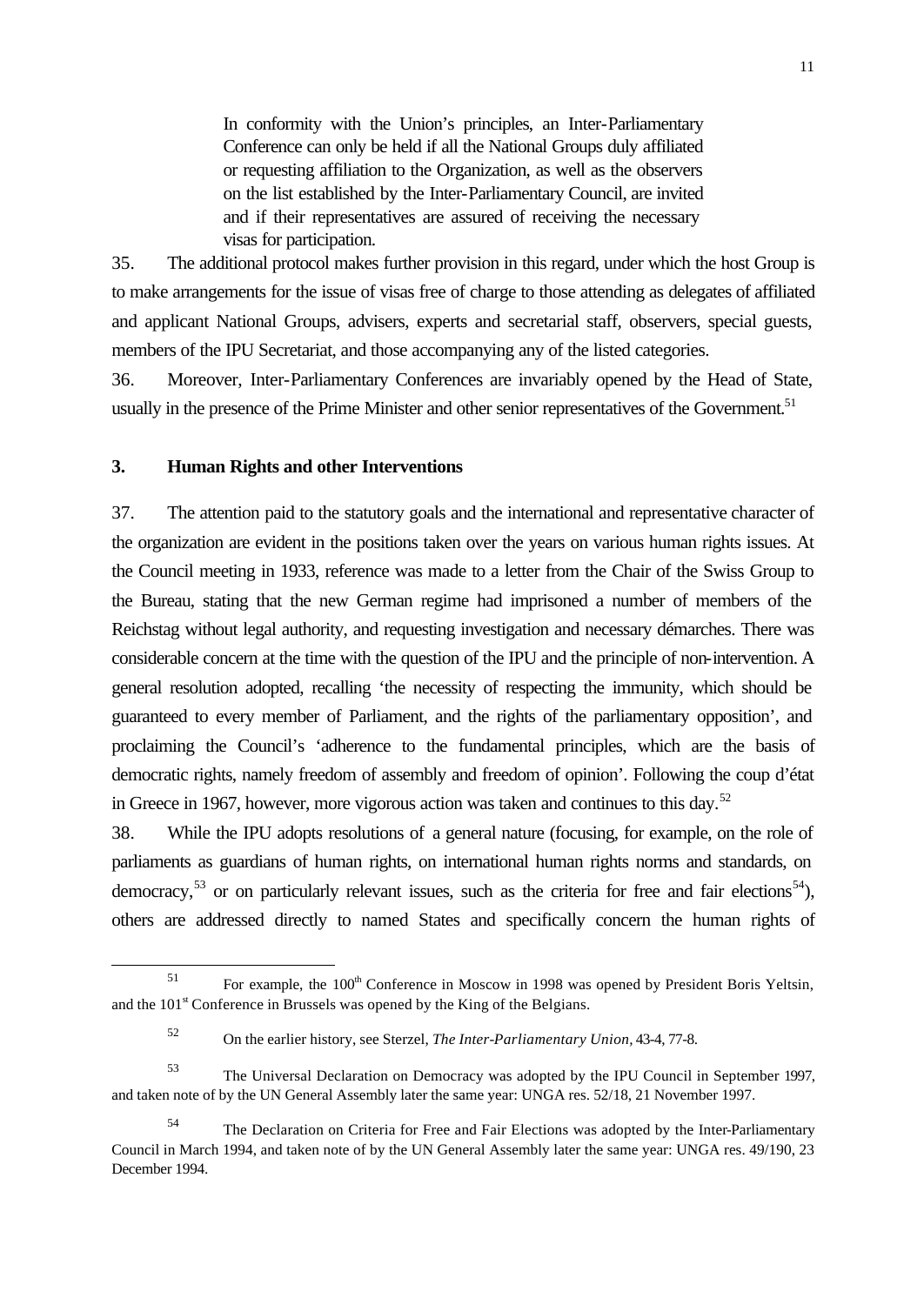parliamentarians.<sup>55</sup> Since 1977, such resolutions have been based on the recommendations of the Committee on the Human Rights of Parliamentarians.<sup>56</sup>

39. At the 1999 Brussels Conference, for example, nineteen resolutions were adopted regarding the cases of parliamentarians in Burundi, Cambodia, Chad, Colombia, Djibouti, Gambia, Guinea, Honduras, Democratic Republic of the Congo, Malaysia, Myanmar, Nigeria, Togo and Turkey. Especially significant about the work of the IPU in this field is the fact that official communications and responses to interventions regularly take place at the ministerial level, and frequently also at the level of Head of State or Government. Over the years, the IPU Committee has carried out several on-site missions which are conducted according to the same standards as those of intergovernmental organizations, that is, not only can no mission be sent to a country without the prior consent of the authorities of the State concerned, but the programme is set up in consultation with them and includes meetings with the highest authorities in the Executive, in the Parliament and, when appropriate, the Judiciary. In addition, visits to detained or imprisoned members of parliament are organized in keeping with the corresponding standards of international organizations.

40. In addition, States have also agreed to 'good offices' missions organized by the IPU, for example, in regard to the situation in some of the former Yugoslav republics and in Cyprus. An IPU mission visited Bosnia and Herzegovina, Croatia and the Republic of Yugoslavia in 1994, while another IPU mission visited both north and south of the island of Cyprus in 1995. At that time the mission met with the two Cypriot leaders and with leaders of all political parties. It also organized a first meeting of representatives of all the political parties at the Ledra Palace in the buffer zone under UN control.

41. In no case has any State objected to the competence of the IPU to intervene on behalf of the word parliamentary community further to Article 1.2 of its Statutes.

#### **4. Co-operation with the United Nations and Specialized Agencies**

42. Article 1.3 of the IPU Statutes provides:

l

The Union, which shares the objectives of the United Nations, supports its efforts and works in close co-operation with it. It also co-operates with the regional inter-parliamentary organizations, as well as with international, intergovernmental and non-governmental organizations which are motivated by the same ideals.

<sup>&</sup>lt;sup>55</sup> The detention of members of parliament first came up at the Council meeting in 1933, resulting in a unanimously adopted resolution: see Sterzel, *The Inter-Parliamentary Union,* 43-4.

<sup>56</sup> See Despouy, Leandro, *Functioning and 'Jurisprudence' of the IPU Committee on the Human Rights of Parliamentarians, 1 January 1977–4 February 1993,* IPU, Geneva, 1993; IPU, *Positions regarding Human Rights Issues taken by the Inter-Parliamentary Union in recent years,* Geneva, 1998.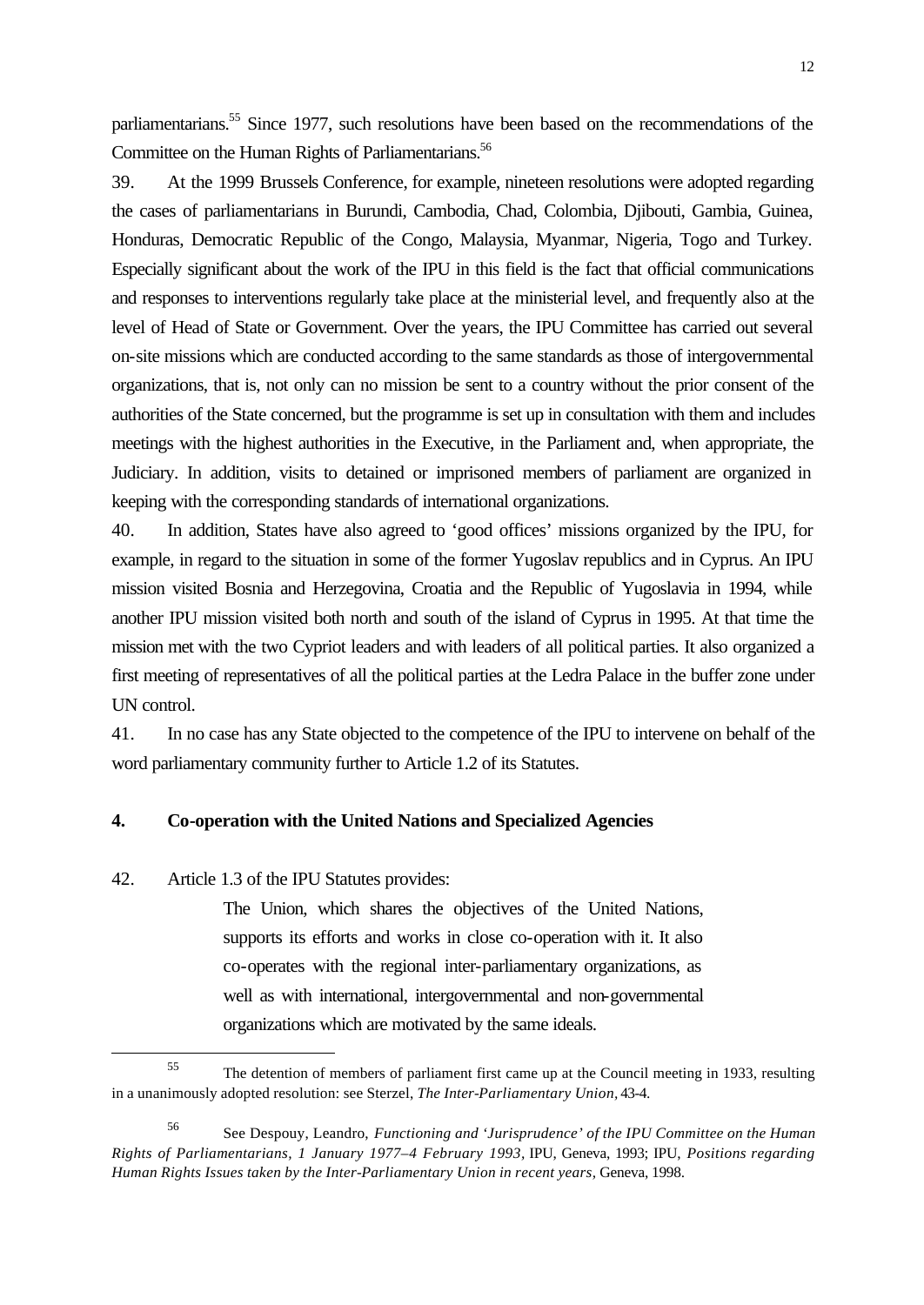43. The IPU enjoyed close *de facto* relations with the League of Nations throughout its life. IPU resolutions were published in the League's Official Journal, through the intermediary of one or other delegation, and the Secretariat of the League was represented by an observer at Inter-Parliamentary Conferences.

44. Following the establishment of the United Nations, the IPU took up the question of future collaboration, and in a confidential letter dated 27 June 1946, IPU Secretary General Léopold Boissier sought the advice of the then Deputy Secretary-General of the United Nations, M. Adrianus Pelt. Referring to article 71 of the United Nations Charter,  $57$  which provides for 'consultative arrangements' between the Economic and Social Council and non-governmental organizations concerned with issues in its field of competence, M. Boissier noted that,

> L'Union, bien que vouant une partie de son activité aux questions économiques et sociales, est, avant tout, une institution d'ordre politique, réunissant des hommes investis d'un mandat politique. Dans ces conditions, je ne sais si une démarche auprès du Conseil économique et social pour être au bénéfice de l'Article 71 pourrait suffire à établir entre les deux institutions... des rapports assez larges, permettant à l'Union de bénéficier des travaux qui seront accomplis à New York et ailleurs.

He therefore enquired whether it might not be possible in any event to establish a relationship, among others, of information sharing and 'active' observer status for the UN Secretariat in interparliamentary meetings.

45. Although it is clear that the IPU, even in 1946, saw itself as needing a different type of relationship with the UN, the correspondence was overtaken by events. By the time that M. Pelt replied (on 22 August 1946), ECOSOC's Committee on Arrangements for Consultation with Non-Governmental Organizations had already reported. In the absence of any Charter or other definition of the term 'non-governmental organization', the Committee adopted an extensive and nondifferentiating definition of its own: 'any international organization which is not established by intergovernmental agreement'.<sup>58</sup> In addition, the Committee's interpretation of article 71and particularly its view of the 'Principles governing the nature of consultative arrangements', maintained a hard distinction between articles 69 and 70 of the UN Charter (allowing participation without vote in the deliberations of the Council), on the one hand, and article 71 (the arrangements for consultation), on

<sup>57</sup> Art. 71 provides: 'The Economic and Social Council may make suitable arrangements for consultation with non-governmental organizations which are concerned with matters within its competence. Such arrangements shall be made with international organizations and, where appropriate, with national organizations after consultation with the Member of the United Nations concerned.' The competence of the Council extends to 'international economic, social, cultural, educational, health, and related matters' and 'human rights and fundamental freedoms for all': art. 62, UN Charter.

<sup>58</sup> See ECOSOC res. 72/3, 21 June 1946: ESCOR (II) 14, pp. 360-5; M. Pelt enclosed copies of the report with his reply to M. Boissier.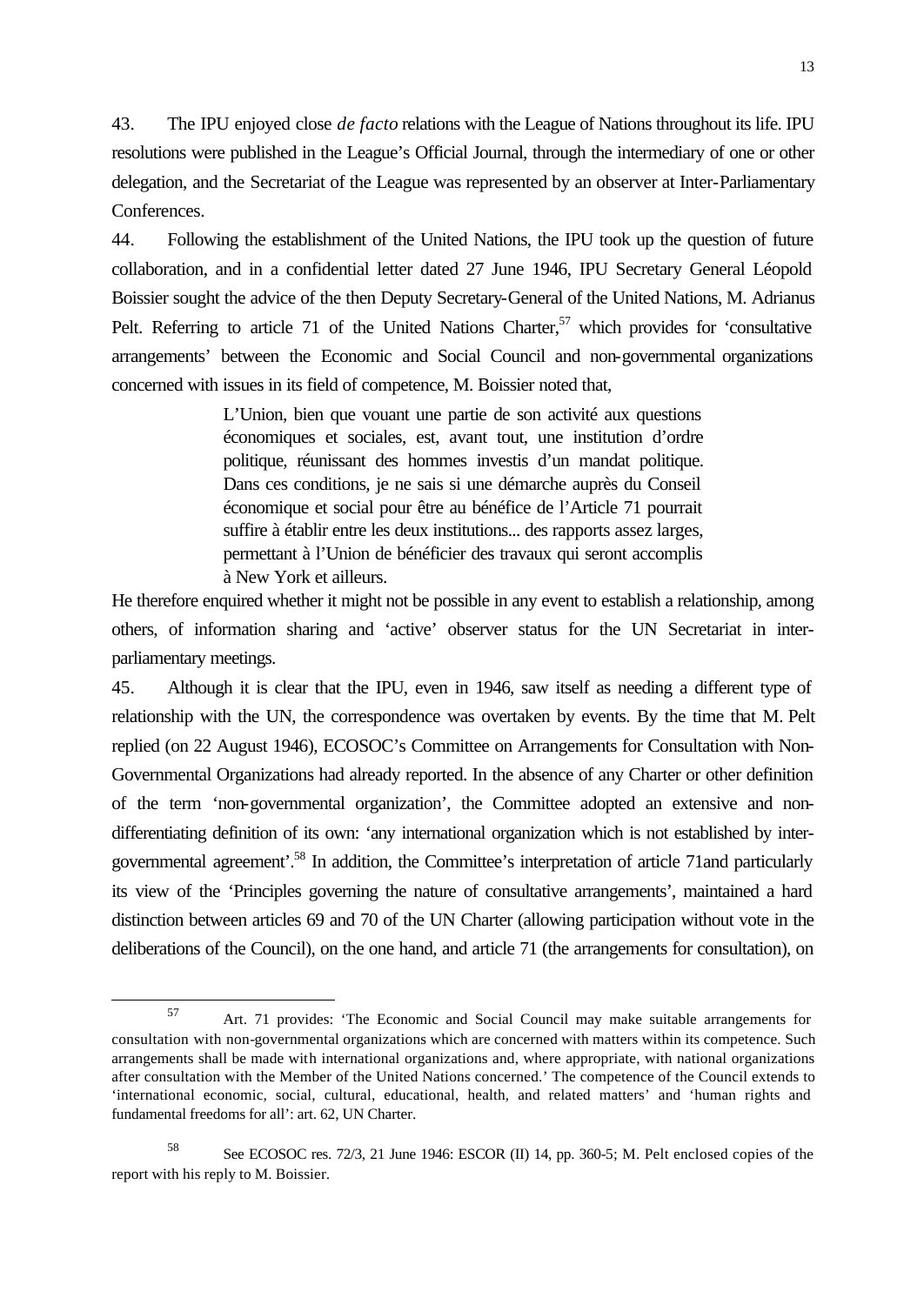the other. This left little or no space for the essentially political character of the IPU, or for the development of a working relationship such as had been proposed by M. Boissier, and which has since emerged in practice.

46. In the absence of other, more appropriate alternatives, in 1947 the IPU Executive Committee therefore applied for consultative status with the United Nations under article 71 of the UN Charter.<sup>59</sup> As the IPU developed over the next forty-fifty years, however, consultative status became yet more inappropriate for other practical reasons, namely, that it excluded the Union from working with the main *political* organs of the United Nations, particularly the General Assembly.

47. The value of co-operation in this field was recognized by the General Assembly itself in 1995. Resolution 50/15 of 15 November 1995 requested the Secretary-General to take the necessary steps to conclude an agreement on co-operation with the IPU. This agreement was signed the following year, on 24 July 1996, by the UN Secretary-General, Boutros Boutros-Ghali, the President of the Inter-Parliamentary Council, Ahmed Fathy Sorour, and the IPU Secretary General, Pierre Cornillon.

48. Article I acknowledges respective responsibilities, and the United Nations recognizes the IPU as the 'world organization of parliaments'; article II provides for co-operation and consultation, and article III for 'appropriate representation'. Specifically, this involves reciprocal invitations to attend IPU meetings and conferences and plenary meetings of the General Assembly, and for the IPU also *to participate* in the meetings of the Main Committees of the General Assembly and of subsidiary organs, subject to the applicable rules of procedure and decisions and practices.<sup>60</sup>

49. The significance of the invitation *to participate* should not be underestimated, for this is precisely the line that divides the right of members under article 69 or specialized agencies under article 70 from the 'consultative relationship' of non-governmental organizations under article 71.<sup>61</sup> 50. The agreement was welcomed by the General Assembly the same year, which also requested the Secretary-General to report thereon at the next session.<sup>62</sup>

<sup>59</sup> At the time, this was sharply criticised by some delegates at the first post-war IPU Conference in Cairo, who feared that the Union might thereafter become a 'subordinate organization': Sterzel, *The Inter-Parliamentary Union,* 51-2, 81-2.

<sup>60</sup> Entitlement to participate depends on there being a subject falling within the purview of the IPU's competence, activities and expertise. The agreement also deals with joint action and technical co-operation and co-operation between the Secretariats. The text was transmitted to the General Assembly under cover of UN doc. A/51/402.

<sup>61</sup> Art. 69: 'The Economic and Social Council shall invite any Member of the United Nations *to participate, without vote,* in its deliberations on any matter of particular concern to that Member.' Art. 70: 'The Economic and Social Council may make arrangements for representatives of the specialized agencies *to participate, without vote,* in its deliberations and in those of the commissions established by it, and for its representatives to participate in the deliberations of the specialized agencies.' (Emphasis supplied). Simma, B., ed., *The Charter of the United Nations. A Commentary,* Oxford University Press, 1995, 903.

<sup>62</sup> UNGA res. 51/7, 25 October 1996.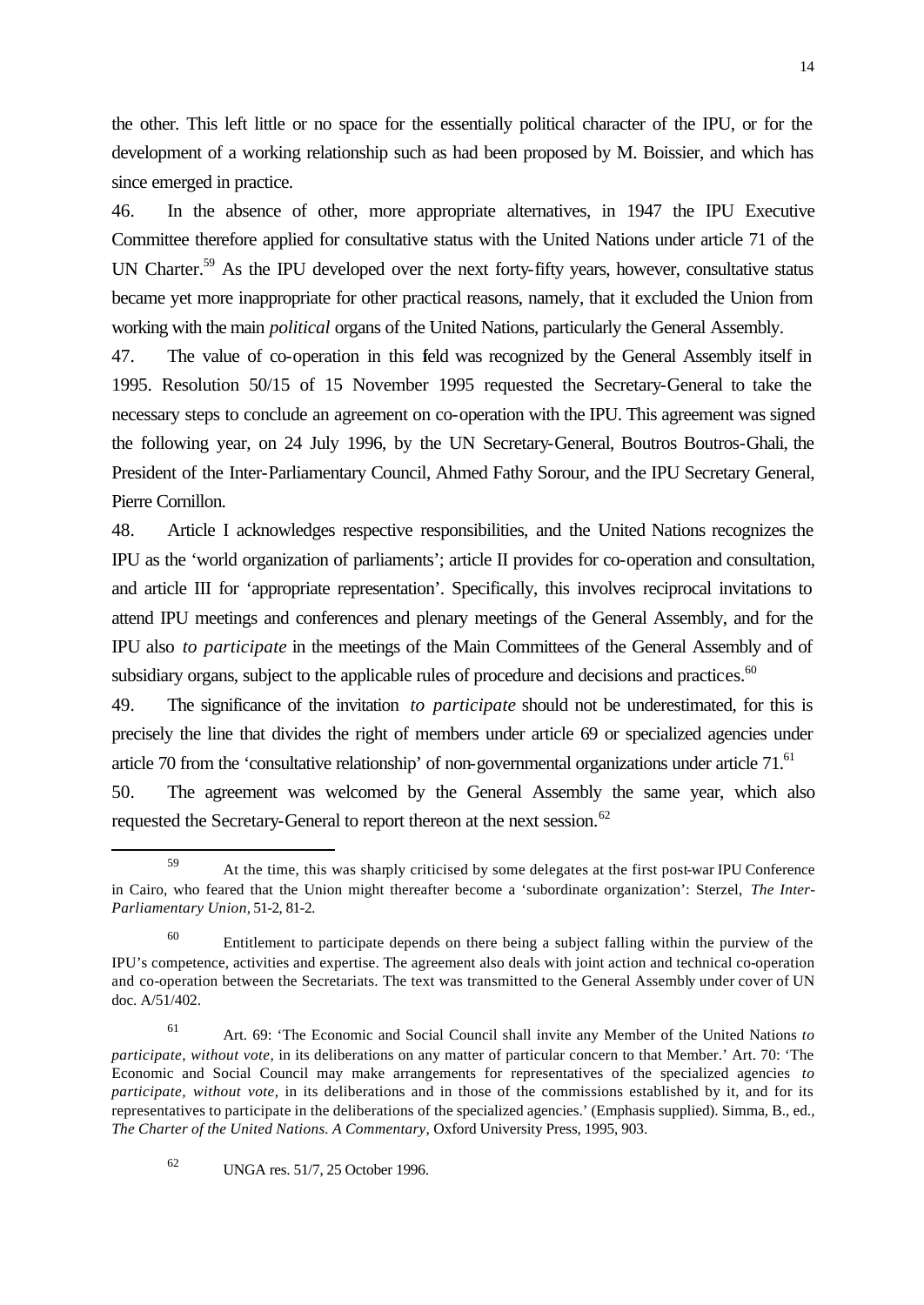51. In his 1997 report, the Secretary-General described the range of co-operative activities, for example, over Cyprus, anti-personnel mines, and the promotion of representative democracy, including the participation of women in political life, and technical assistance and advisory services to parliaments. Again, the General Assembly 'noted with appreciation' these developments and recommended that co-operation be further strengthened.<sup>63</sup> The Secretary-General's 1998 report highlighted increasing co-operation, outlined specific activities, and noted that relations had been facilitated by the opening of the IPU Liaison Office in New York. It also referred to the fact that the IPU had signed formal co-operation agreements with the Food and Agriculture Organization (FAO) and the United Nations Education, Scientific and Cultural Organization (UNESCO).<sup>64</sup>

52. The co-operation agreements with the FAO and UNESCO largely follow the model of that with the UN. For example, the IPU is recognized as the 'world organization of national parliaments' and is to be 'invited to participate as an observer at meetings of UNESCO and have the right to take part without vote in debates on matters within its competence'.<sup>65</sup>

53. In April 1999, the UN High Commissioner for Human Rights and the IPU Council agreed on the text of a Memorandum of Understanding which will signed by representatives of the two organisations later this year. This Memorandum builds on the UN-IPU Co-operation Agreement and provides a framework concrete activities that will be carried out jointly in the coming years between the IPU and the High Commissioner's Office.<sup>66</sup>

54. Also in April 1999, the IPU Council authorised its President and the IPU Secretary General to sign on behalf of the IPU an Agreement of Co-operation with the International Labour Organisation (ILO) that had previously been approved by the latter's Governing Body. The agreement provides for consultations and exchange of information, mutual representation and areas of co-operation, including through the organisation of joint activities. It provides that the IPU can henceforth participate in the International Labour Conference with the status of an 'official international organisation'.<sup>67</sup> In presenting this agreement for prior consideration and approval by the

l

<sup>65</sup> Art. IV.2, Agreement of Co-operation between UNESCO and IPU, Paris, 26 June 1997, signed by Federico Mayor, Director-General, UNESCO, Ahmed Fathy Sorour, President, IPU Council, and Pierre Cornillon, IPU Secretary General. On earlier relations with UNESCO, see Sterzel, *The Inter-Parliamentary Union,* 81. The wording of the agreement with the FAO is slightly different: 'IPU shall be invited to observe meetings of FAO, and to participate without a vote in debates on subjects which fall within IPU's field of interest in accordance with the applicable rules and the decision and practices of the competent FAO bodies': Art. IV.2, Co-operation Agreement between FAO and IPU, Rome, 12 August 1997, signed by Jacques Diouf, FAO Director-General and Pierre Cornillon, IPU Secretary General.

 $^{66}$  For text see IPU doc. CL/164/9(c)-P.1.

 $\mu$ <sup>67</sup> ILO doc. GB.274/10/1, 274<sup>th</sup> session, March 1999, Appendix, art. III.3.2.

<sup>63</sup> UNGA res. 52/7, 28 October 1997.

 $V_N$  UN doc.  $A/52/456$ .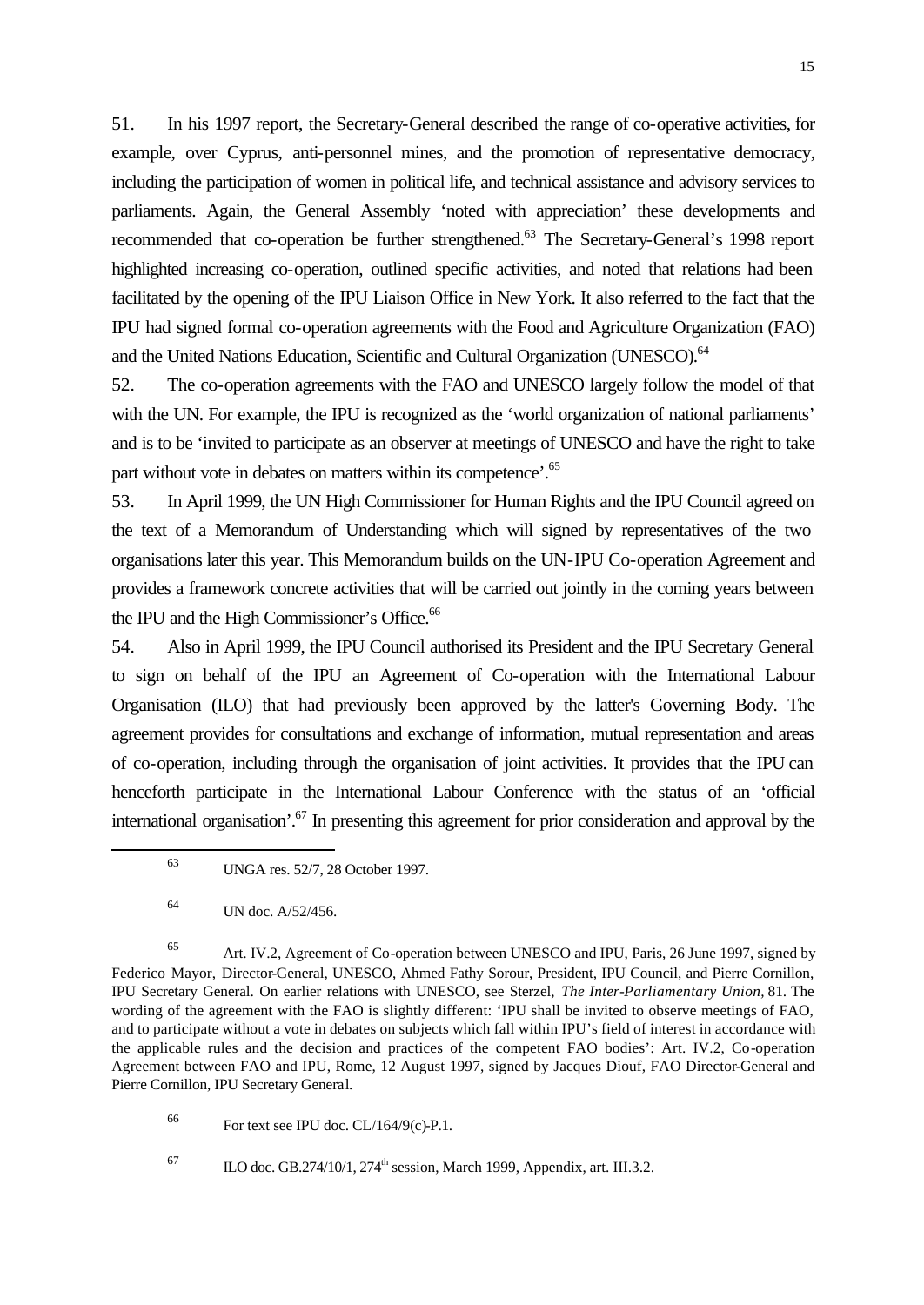ILO Committee on Legal Issues and International Labour Standards, the ILO administration stated that,

> as an association of parliaments the IPU has a special status, and in 1975 the Governing Body approved the recognition of the jurisdiction of the ILO Administrative Tribunal by the IPU. This approval implied recognition of the IPU as the equivalent of an intergovernmental organisation for the purposes of the Statute of the Tribunal since, under the Statute, the Tribunal was at the time open only to international intergovernmental organisations.<sup>68</sup>

55. In its 1998 resolution, the United Nations General Assembly looked forward to continued close co-operation, and also welcomed the IPU initiative to hold a conference of presiding officers of national parliaments at UN Headquarters, in conjunction with the Millennium Assembly in the year 2000.<sup>69</sup>

56. An indication of growing *governmental* support for these developments is clear from the increasing numbers of sponsors of the relevant General Assembly resolutions over the years. In 1995 the draft resolution was sponsored by 61 States, the 1996 by 82 States, in 1997 by 108 States, and in 1998 by 124 States. In the general debate in 1998, many countries emphasised the importance of the role of the IPU. The delegate for Austria, for example, said that the IPU's task of 'facilitator' could not be underestimated; it was 'the link between national parliaments and the United Nations General Assembly'. The delegate for India attached particular importance to the fact that the IPU included representatives from both government and opposition parties; Norway referred to the IPU as 'adding a parliamentary dimension to the planning of the future work' of the UN, and Mexico added that 'the contribution of parliamentarians was unquestionably valuable, since they were the voices of the aspirations of the people'. Among the strongest supporters of closer collaboration was the delegate of Chile, Ambassador Juan Somavia. He urged that the IPU 'should be accorded a special status in line with its position as the only world organization of parliaments', noting that it was 'the first permanent forum for multilateral political negotiation' and that the UN could not treat it as it were just another non-governmental organization'.<sup>70</sup>

The Law and its Application to the Facts

l

#### **1. 'International personality' and 'International organization'**

<sup>68</sup> ILO doc. GB.274/LILS/1, March 1999.

<sup>70</sup> United Nations, Press Release: GA/9489, 28 October 1998.

<sup>69</sup> UNGA res. 53/13, 28 October 1998.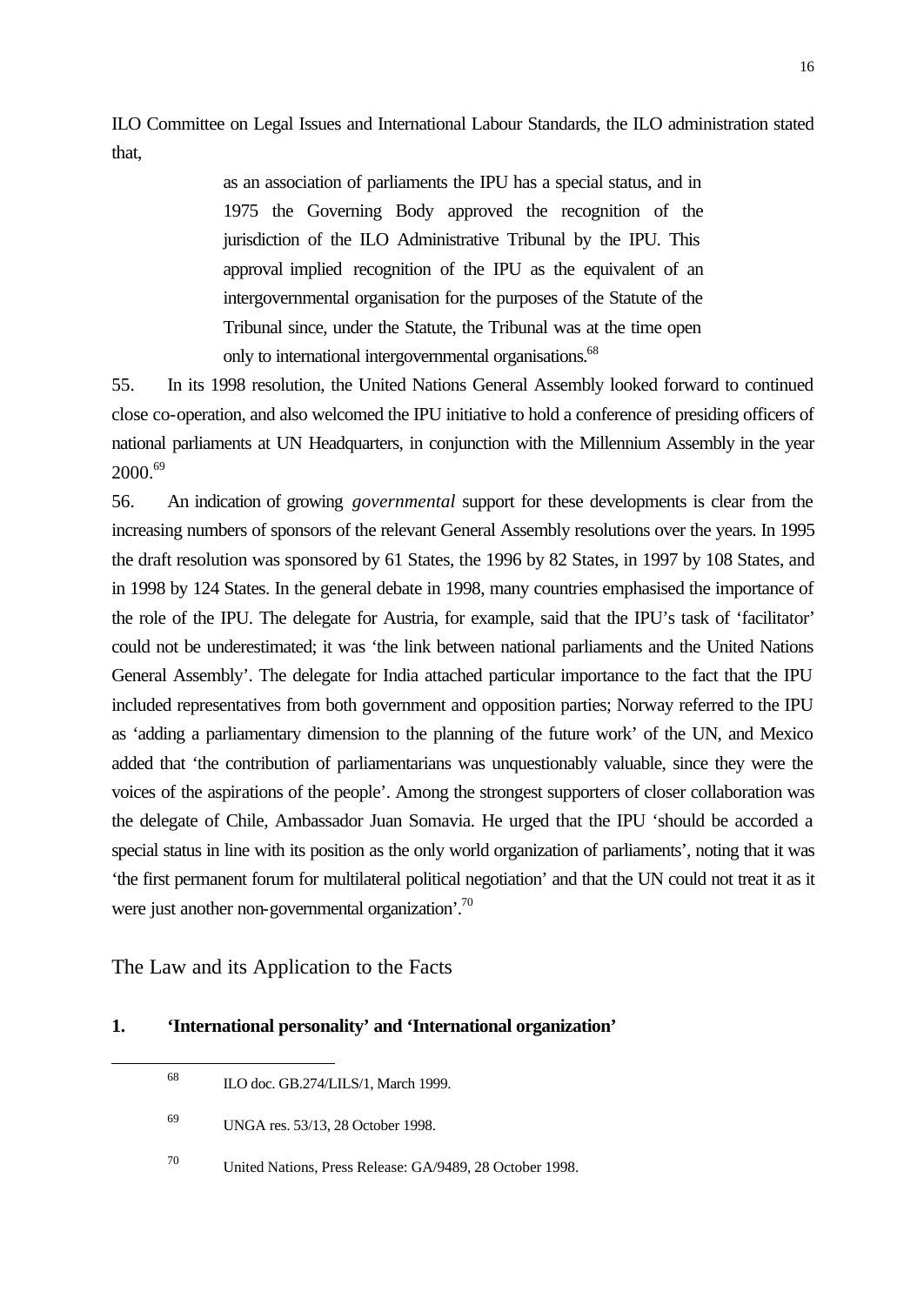57. The International Court of Justice has remarked that,

'The subjects of law in any legal system are not necessarily identical in their nature or in the extent of their rights, and their nature depends upon the needs of the community.' International Court of Justice, *Reparation for Injuries Case,* ICJ *Rep.,* (1949), 174, 178

58. The phrases 'international organization' and 'inter-governmental organization' are not always employed consistently, and practice also indicates that neither one nor the other (or both) is necessarily coterminous with the concept of 'international personality'.

29. Article 34 of the Statute of the International Court of Justice and article 12 of the Constitution of the International Labour Organization both refer to 'public international organization'. Article 1 of the Statute of the Council of Europe uses the phrase 'international organization', while the 1951 'statutory' resolution adopted by Committee of Ministers in May 1951 uses both 'intergovernmental organization' and 'international organization'. Article 130 of the Constitution of the Organization of American States opts for the phrase 'inter-governmental organization', and in the International Law Commission's 1986 Vienna Convention on the Law of Treaties between States and International Organizations or between International Organizations, 'international organization' is declared to mean 'inter-governmental organization'.<sup>71</sup>

60. However, not all 'international organizations', that is, entities having the capacity to bear rights and duties and to act on the international plane, are necessarily 'inter-governmental' in the strict sense. What counts is the degree of recognition and acceptance of such entities manifested by States in their dealings with them, which also goes to the *measure* of personality, the amount of which in turn depends upon a *functional* analysis of aims and purposes. Likewise, not every occurrence of international personality necessarily entails the presence of an international organization in the fullest sense of the word; thus, the International Committee of the Red Cross, a private institution founded in Geneva in 1863, is nonetheless considered to possess international personality.<sup>72</sup>

61. In the *Reparation for Injuries Case,* the International Court of Justice considered that the rights and duties of an entity such as the United Nations 'must depend upon its purposes and functions as specified or implied in its constituent documents and developed in practice', $^{73}$  and that

<sup>73</sup> Advisory Opinion, ICJ *Rep.* 1949, 180.

<sup>71</sup> Art. 1(i); the ILC was not inclined to elaborate a more precise definition: ILC, *Yearbook 1985,* Vol. II, Pt. 1, 105-7.

 $72$  This is related in particular to its functions under the 1949 Geneva Conventions and related activities: Schermers & Blokker, §47; Seidl-Hohenveldern, Ignaz and Loibl, Gerhard, *Das Recht der Internationalen Organisationen einschließlich der Supranationalen Gemeinschaften,* Carl Heymans Verlag, 6., Aufl. 1996, §0104. The ICRC was admitted to observer status at the General Assembly in 1990: UNGA res. 45/6, 16 Oct. 1990; UN doc. A/45/191.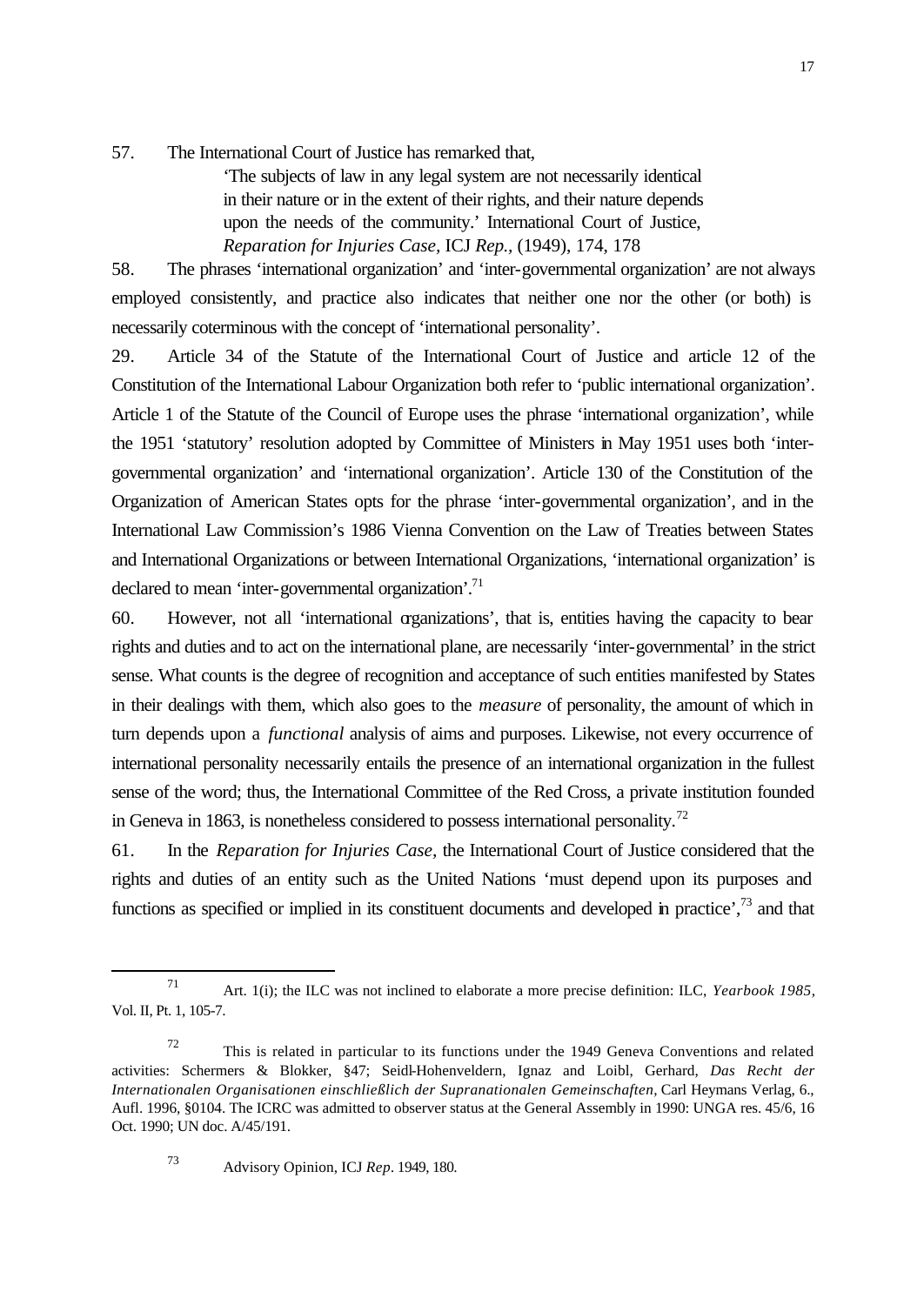'international personality' means '*to be capable* of bearing rights and duties'.<sup>74</sup> Whether an entity does bear rights and duties in the particular case will be relative to functions, purposes and practice.<sup>75</sup>

#### **International agreements and consent of States**

62. Schermers and Blokker, describing an international organization as a form of co-operation, identify foundation on an *international agreement* as an essential element.<sup>76</sup> However, 'international agreement' in this context requires careful interpretation and cannot exclude the attribution of international personality and the characteristics of international organization by way of evolution. Brownlie has also noted that while a treaty is the normal foundation for an international organization, its 'source could equally be the resolution of a conference *or a uniform practice.*' 77

63. The Conference on Security and Co-operation in Europe was established under the 1975 Helsinki Accords. Originally, it was not an international organization, but over the years it acquired the structure and organs of such an entity: a Council of Ministers for Foreign Affairs, a Committee of Senior Officials and a Secretariat as a result of the Paris Meeting in 1990. A Parliamentary Assembly was established following a parliamentary meeting in Madrid in 1991, and has since been seeking to formalize its relationship with the inter-governmental organization. In December 1994, the CSCE changed its name to the *Organization* for Security and Co-operation in Europe.

64. Likewise, the Commonwealth Secretariat did not start as an international organization, but may have evolved into one after adoption of the Declaration of Commonwealth Principles at the 1971 Singapore Meeting. The Commonwealth Secretariat was accorded observer status in the General Assembly and subsidiary organs in  $1976$ ;<sup>78</sup> the explanatory memorandum in support of this resolution did not characterise the Commonwealth or its Secretariat as an 'international organization'; rather the latter was described as 'the central co-ordinating body... a major agency for multilateral

l

<sup>78</sup> UNGA res. 31/3, 18 Oct. 1976.

<sup>74</sup> Ibid., 179.

<sup>75</sup> Brownlie, *Principles,* 678.

<sup>76</sup> Schermers, Henry, G. & Blokker, Niels M., *International Institutional Law,* Martinus Nijhoff, The Hague, 3<sup>rd</sup> rev. ed., 1997, §33 (hereafter Schermers & Blokker).

<sup>77</sup> Brownlie, *Principles,* 680-1; Schermers and Blokker argue that 'Organizations which are not created by treaty will have to prove the existence of an inter-state agreement when they claim a public, intergovernmental status': §37, but State consent can be manifested in a variety of ways. Interestingly, they also identify a fourth, 'democratic' reason why an international agreement is necessary, namely, that 'for democratic reasons, it would be objectionable if states could establish a new organization and attribute powers to it without involving their national parliament...' (§43).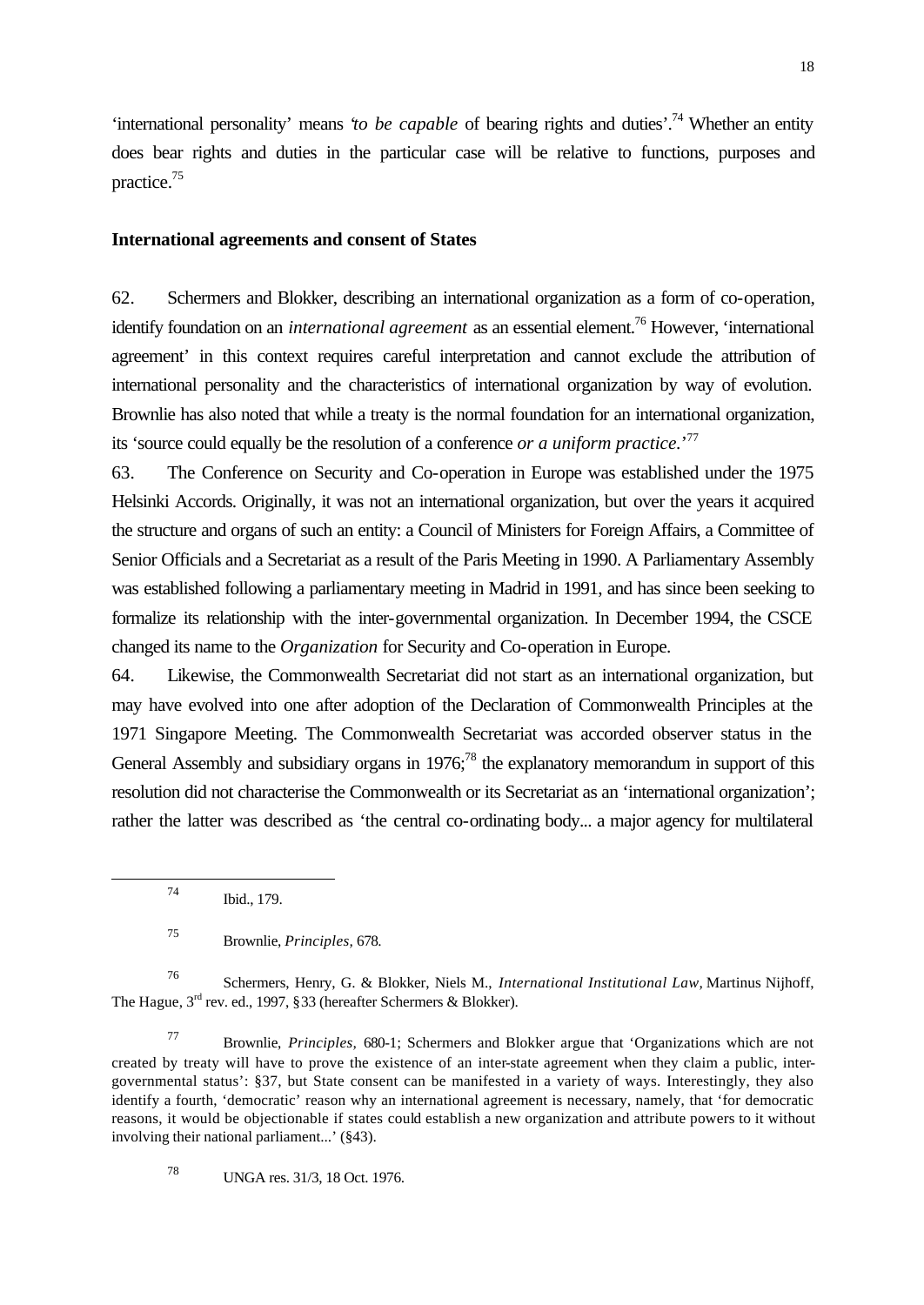communication'.<sup>79</sup>

65. Membership in the Inter-Parliamentary Union flows from the decisions of national Parliaments. It is open to any parliament in any sovereign State which satisfies the conditions laid down in article 3 of the Statutes; while the delegates of member parliaments participate in the work of the IPU on behalf of their respective parliament and obviously cannot be 'instructed' by the Executive Branch, $80$  (this not being compatible with the parliamentary function), nevertheless no parliament would be able to participate in the IPU without the explicit or implicit consent of the Executive. In this respect, the membership of national parliaments in the IPU can be considered equivalent to participation by States in the work of the organization. $81$ 

66. Moreover, Parliament is a supreme organ of the State as much as the Government or the Executive. In many countries it is Parliament that embodies the sovereignty of the nation and nowhere is parliament subordinated to the Executive. Indeed, the Parliament, composed of men and women who have been elected by the citizens to represent their interests at the national level, may express the will of the State with as much legitimacy as the Government or Executive. While traditionally international representation of the State is vested in the Head of State and carried out by his or agents (diplomats), the world has evolved and international relations are no longer merely diplomatic. It may therefore be argued that if there is a need for and a will by Parliaments to enter into international co-operation they can do it with that part of the State's authority they embody and do not need the explicit or implicit consent of the Executive. This would seem to be the case in the US where Congress decided on its own that the United States will participate in the IPU.<sup>82</sup>

67. Secondly, requests for membership are submitted by the national parliament itself; and thirdly, financial contributions likewise and necessarily come from national budgets. In many instances, financial contributions must be, and are authorised by national legislation.<sup>83</sup> Moreover, as described above, the IPU is governed by a sophisticated internal legal order, and in this regard is not subject to the legal order of those States in which it has its headquarters and subsidiary office, or to

82 See para. 30 and note 44 above, as well as US Congress Public Law 74-170 entitled 'An act to authorise participation by the United States in the Inter-Parliamentary Union'.

l

<sup>83</sup> See, for example, US Public Law 22 U.S.C. 276-276a-4 (1935).

UNGAOR,  $31<sup>st</sup> Sess.$ , Annexes, 119: UN doc. A/31/191. Cf. the Nordic Council, which was set up by parallel decisions of the parliaments of Denmark, Iceland, Norway and Sweden.

<sup>80</sup> Schermers & Blokker, §36, on the status of Interpol.

<sup>81</sup> Cf. Bettati, Mario, 'Création et personnalité juridique des organisations internationales', in Dupuy, René-Jean, '*Manuel sur les organisations internationales'/A Handbook on International Organizations,* Hague Academy of International Law, Martinus Nijhoff, 2<sup>nd</sup> ed., 1998, 33, 34, noting that while an organization such as the IPU, ('pas une organisation internationale dans la mesure où elle est créée par des parlements nationaux'), can yet become an international organization, 'dès lors que les gouvernements y participent et confèrent à l'acte constitutif un caractère d'accord par une pratique concordante à son égard...'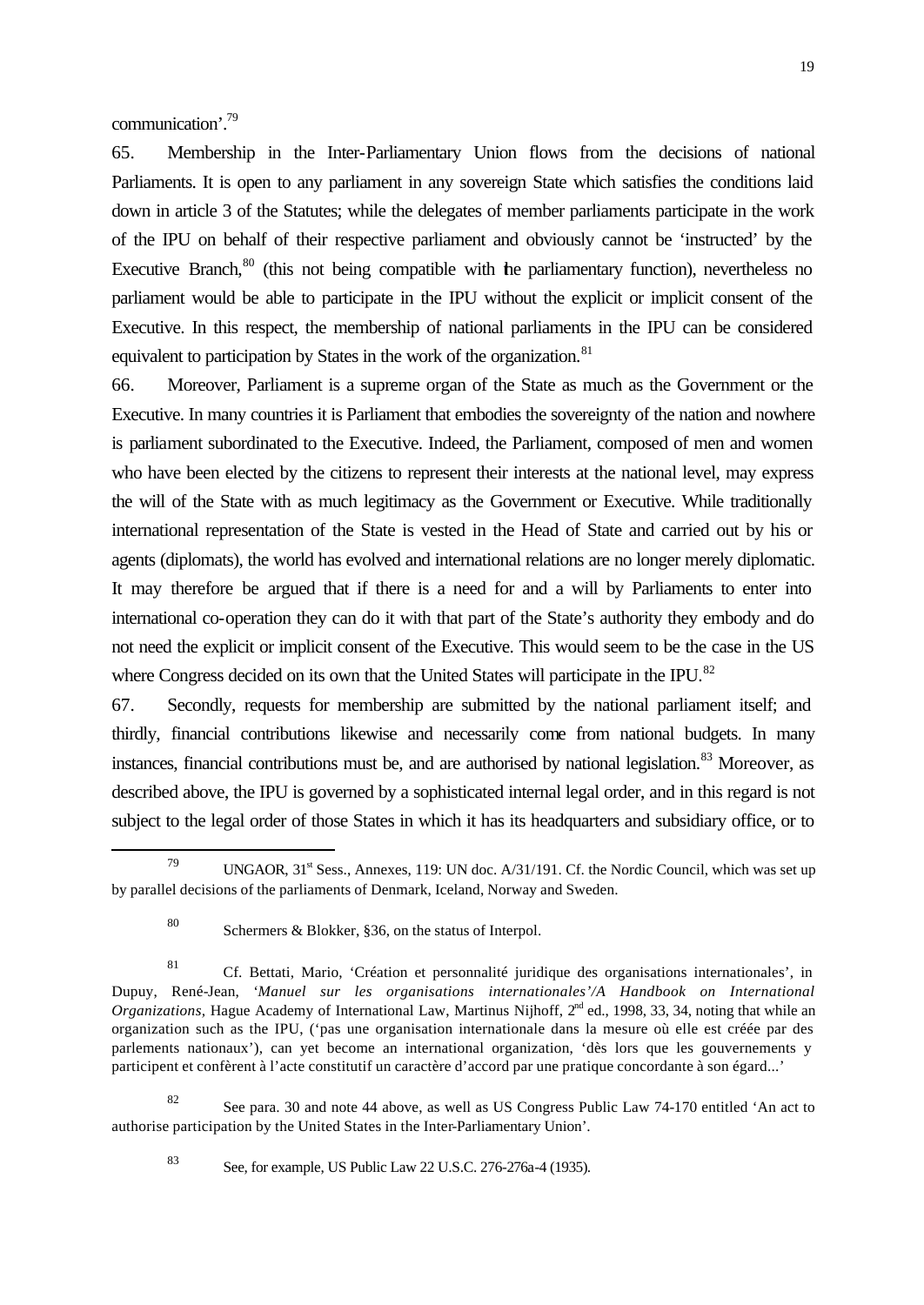that of any other State.<sup>84</sup> Finally, it is clear that the IPU is not a 'non-governmental organization' (NGO) in the sense in which that phrase is normally used.<sup>85</sup>

68. In regard to 'external relations', the IPU in practices enjoys certain key competences, such as the capacity to enter into conference agreements,<sup>86</sup> to enter into Headquarters agreements, and into agreements with other international organizations; as well as the capacity to engage in 'active legation', $87$  to send special missions to members and to send delegations to international conferences.<sup>88</sup>

69. Clearly, then, the IPU enjoys a significant measure of international personality. While status as an international organization may generally imply, among others, 'a permanent association of States, with lawful objects, and equipped with organs', as well as a distinction, in terms of legal power and purposes, between the organization and its membership,<sup>89</sup> in the case of the IPU, State participation is indirect, if clear, and State consent is implicit. Thus, membership of the IPU 'shall be composed of National Groups representing their respective parliaments'; and 'parliaments' shall be 'parliaments of sovereign States', 'constituted in conformity with the laws of a sovereign State whose population it represents and on whose territory it functions'.<sup>90</sup> Moreover, a distinction between organs and members can be found in the structure of the IPU described above. Thus, the Executive Committee is composed of the President of the Inter-Parliamentary Council, twelve members belonging to different Parliaments, elected by the Council,<sup>91</sup> and the President of the Co-ordinating Committee of the Meeting of Women Parliamentarians as an *ex officio* member. It is the 'administrative organ' of the Union and, among its functions, considers whether the conditions for membership have been fulfilled in any particular case,  $92$  whereupon the Council decides on

<sup>87</sup> Schermers & Blokker, §1816; also Brownlie, *Principles,* 687, on the 'right' of mission.

- <sup>88</sup> Schermers & Blokker, §§1832, 1841.
- <sup>89</sup> Brownlie, *Principles,* 678-80.

<sup>90</sup> See IPU Statutes, arts. 3.1, 1.1, 3.2, respectively.

<sup>91</sup> IPU Statutes, arts. 24.1 and 22(l); cf. Seidl-Hohenveldern, Ignaz and Loibl, Gerhard, *Das Recht der Internationalen Organisationen einschließlich der Supranationalen Gemeinschaften,* Carl Heymans Verlag, 6., Aufl. 1996, §§0111-0112

l

 $92$  Ibid., arts. 25.1, 4, and 25.2(a), respectively.

<sup>84</sup> Cf. Schermers and Blokker, (§1196): 'Unlike private international organizations, public international organizations are not subject to any national law. Thus, they must create their own international order, which is dependent on the organization's own constitution, but independent of any other legal order.'

<sup>85</sup> Bettati, 'Création et personnalité juridique' (above note 81), at 35, quoting the view of the Institut de droit international to the effect that NGOs are 'librement créées par l'initiative privée'.

<sup>86</sup> Schermers & Blokker, §§1748-70.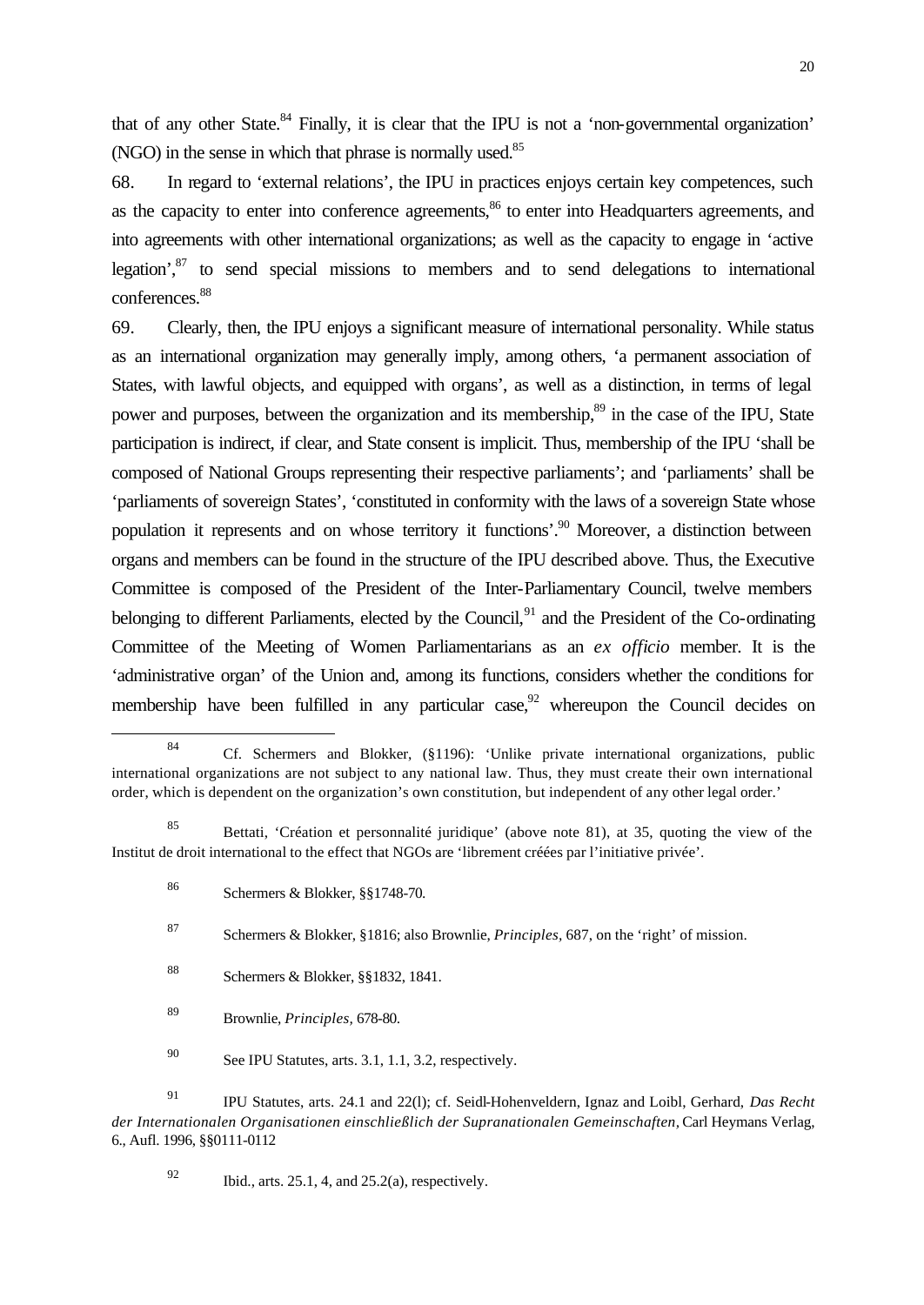admission, re-admission or suspension; summons the Council in case of emergency; determines the date and place of Council sessions and establishes the provisional agenda.<sup>93</sup> The Executive Committee itself may also meet in emergency session if the President deems it necessary.<sup>94</sup>

#### **Conclusions**

70. In its decision in *Legality of the Use by a State of Nuclear Weapons in Armed Conflict*, the International Court of Justice, when referring to treaties creating 'new subjects of law', captured the essence of international personality, namely, entities 'with a certain autonomy, to which the parties entrust the task of realising certain common goals'.<sup>95</sup> The 'primary test' is functional,  $96$  and approaches in terms of autonomy and function are reflected in the IPU today: It is an entity, universal in character, having the task of realising common goals, where participation and functional activities have the implicit consent of States and which are recognized by other international organizations.

71. The work of the IPU is clearly subject to the rule of law,  $97$  as is evident from the regularity, neutrality and objectivity of its affiliation and suspensions procedures,<sup>98</sup> and the rules applicable to its organs and committees. The administration and activities of the Union are thus fully accountable to the governing bodies.

72. The IPU is unique in its combination of aims and purposes with a representative character. It is distinguishable from non-governmental organizations and private voluntary organizations in its membership of parliaments, the public, legislative organs of States, rather than of private or personal interests.

73. The IPU is empowered to deal on a world-wide basis with matters having a parliamentary dimension and to co-operate with other competent organizations, particularly those of the United Nations system. The General Assembly has recognized the IPU's unique status and its complementary role in providing the parliamentary dimension in international affairs.

l

<sup>96</sup> Brownlie, *Principles,* 678. See also Lauterpacht, H., *International Law and Human Rights,* (1950), 12: '... in each particular case, the question... whether a body is a subject of international law must be answered in a pragmatic manner by reference to actual experience and to the reason of the law as distinguished from a preconceived notion as to who can be subjects of international law.'

<sup>97</sup> Note also in this regard the IPU's acceptance of the jurisdiction of the ILO Administrative Tribunal.

<sup>98</sup> Cf. Sterzel, *The Inter-Parliamentary Union,* 31f, 54, 57-66 for history and practice of membership criteria and practice.

<sup>93</sup> Ibid., arts. 22(a), 25.2(b), 18.2, and 25.2(c), respectively.

<sup>94</sup> Executive Committee Rules, Rule 3. Cf. Schermers and Blokker, (§44).

<sup>95</sup> ICJ *Rep.,* (1996), §19.